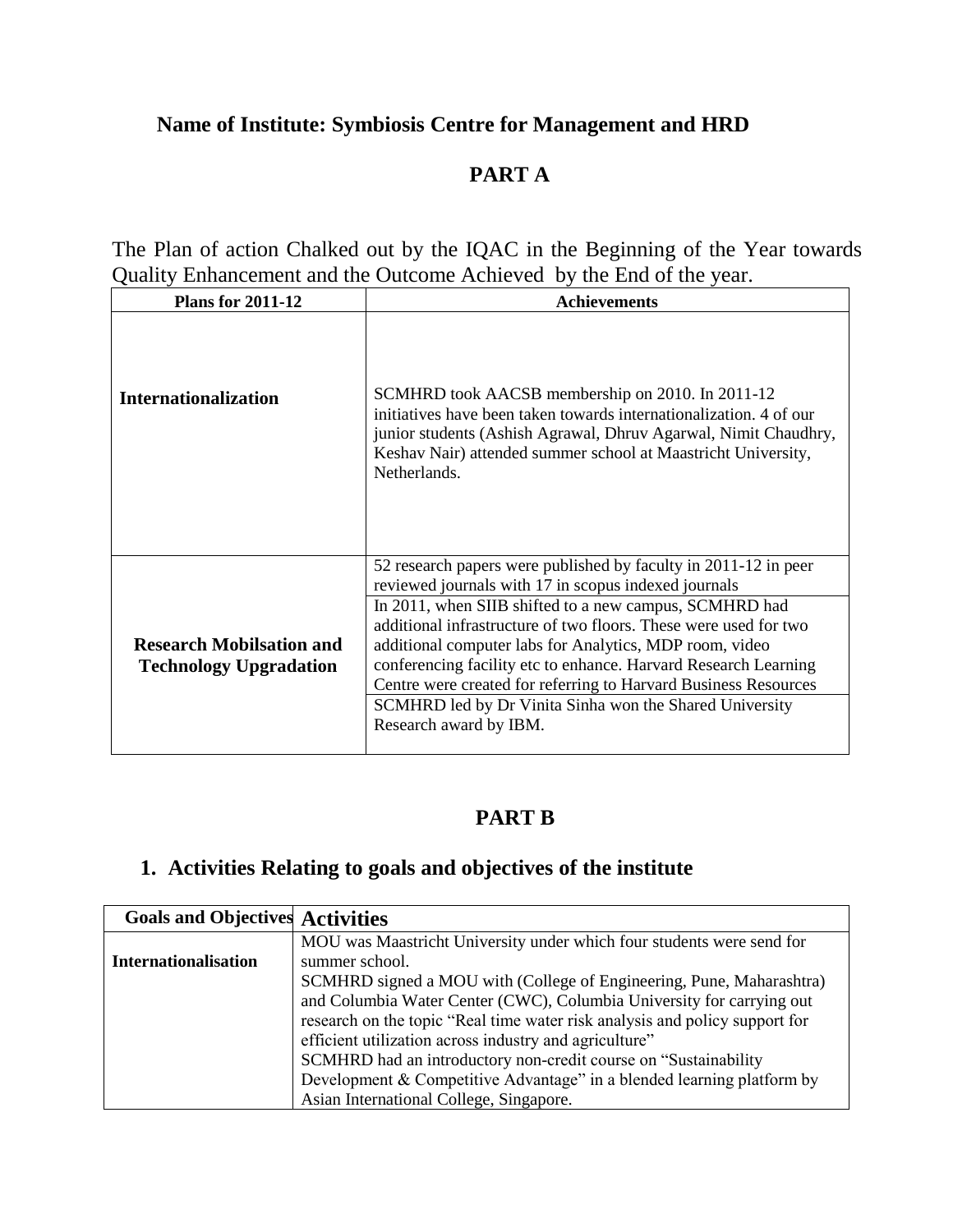|                               | 15 students of MBA (IM) 2011-13 Batch visited Knowledge Universe                                                                                                                                                                                                                                                              |  |  |  |
|-------------------------------|-------------------------------------------------------------------------------------------------------------------------------------------------------------------------------------------------------------------------------------------------------------------------------------------------------------------------------|--|--|--|
|                               | Singapore under a study tour.                                                                                                                                                                                                                                                                                                 |  |  |  |
| <b>Creation of</b>            | In 2011, the E-cell of SCMHRD formed a Consultancy Cell with following                                                                                                                                                                                                                                                        |  |  |  |
| <b>Global Leaders</b>         | objectives:                                                                                                                                                                                                                                                                                                                   |  |  |  |
| and                           | To create a platform for students of SCMHRD mentored by expert in                                                                                                                                                                                                                                                             |  |  |  |
| <b>Entrepreneurs</b>          | house faculty and industry experts to work on live projects.<br>Create value for the organisation and foster hands on learning for the<br>$\bullet$<br>students, creating a win-win situation for both.<br>Work closely with the real life entrepreneurs.<br>$\bullet$<br>Long term relation with entrepreneurs.<br>$\bullet$ |  |  |  |
| <b>Continue improvisation</b> | MBA two year program for Infrastructure Development has been initiate                                                                                                                                                                                                                                                         |  |  |  |
| <b>Course Curriculum</b>      | Faculty have been recruited for the same purpose                                                                                                                                                                                                                                                                              |  |  |  |

# **2. New Academic Programmes Initiated/ Proposed**

MBA in Infrastructure Management **(2011-2013)**

# **3. Innovations in Curriculum design and transaction**

| S.<br>No. | Pedagogy                                                                                                                                                                                                                                                                                  |
|-----------|-------------------------------------------------------------------------------------------------------------------------------------------------------------------------------------------------------------------------------------------------------------------------------------------|
|           | Use of "Social Networking" in teaching pedagogy introduced                                                                                                                                                                                                                                |
|           | More project based courses introduced.                                                                                                                                                                                                                                                    |
| 3.        | A high Technological platform has been provided to the students.<br>SCMHRD is credited to have the SAP R3, Oracle, CRM, Seibel and BI IDES platform,<br>SAP university alliance program and Oracle 11 ias platform with all the modules<br>besides being equipped with software packages. |

## **New Course introduced during April2011-March2012**

Mathematical Prerequisites

Financial Modeling with R

Socio- cultural Environment in Busine

Digital Marketing

Social Project on Innovation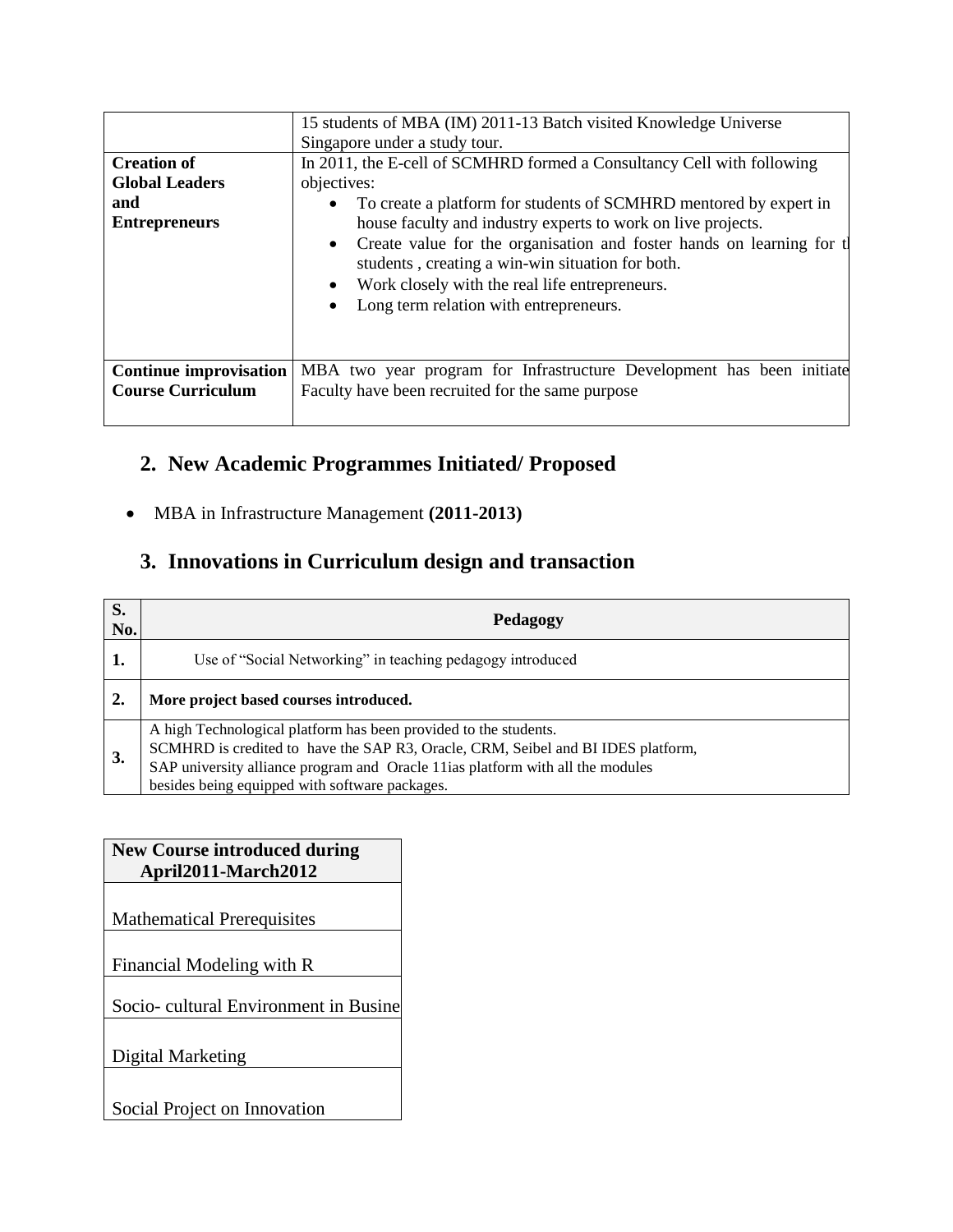

## **4. Interdisciplinary programmes started: None**

## **5. Examination Reforms Implemented:**

• The new CGPA system based on Bologna Process (European Commission 2005) which has been implemented in all the Institutes of Symbiosis International University has helped in equitable distribution of scores of students who have passed( scored more than 40%) between the eight grades A+, A, B+, B, C+, C, D+ and D

| Letter Grad Proportid Grade Poil |           |       |
|----------------------------------|-----------|-------|
| $A+$                             | Top 6%    | 4.000 |
| А                                | 10%       | 3.714 |
| $B+$                             | 15%       | 3.429 |
| B                                | 19%       | 3.143 |
| $C+$                             | 19%       | 2.857 |
| $\mathcal{C}$                    | 15%       | 2.571 |
| $D+$                             | 10%       | 2.286 |
| D                                | Bottom 69 | 2.000 |

• Each unit credit course imply 15 hours of teaching and 60% of internal evaluation and 40% of external evaluation. Students are required to pass both internal and external evaluations. 10% of total number of credit courses can be internally evaluated. For the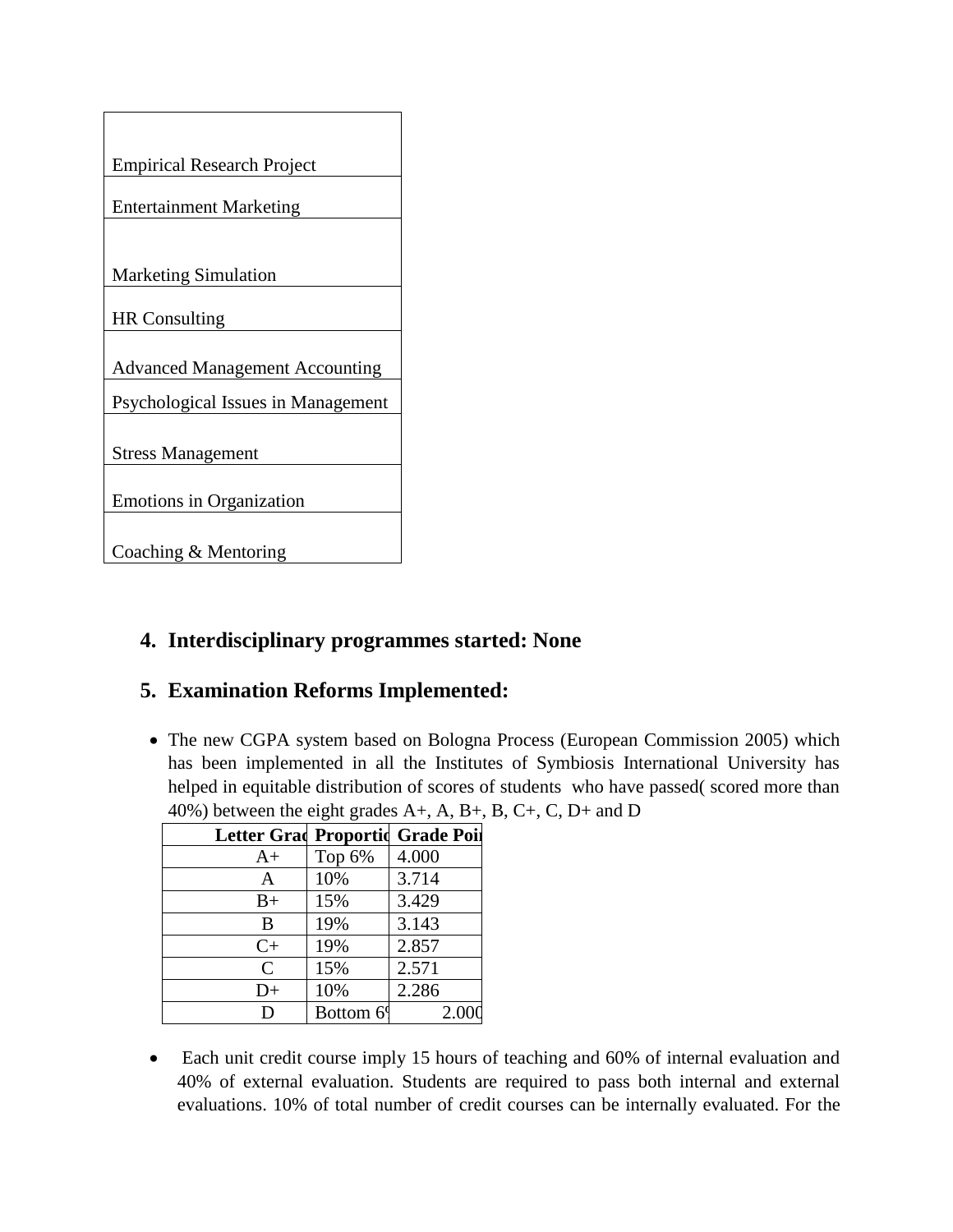internal evaluations faculty have the freedom to various modern techniques of measuring achieving experiential learning outcomes.

University has adapted well designed mechanism of handling exam related grievances.

# **6. Candidates NET/ SLET/ GATE etc. :**

Prof Sonali Bhattacharya Prof Pratima Sheorey Prof Geetanjali Pitre Prof Suchitra Chitrao Prof Vidula Bhadamkar

| S.<br>No.      | Nature of Event                                                               | Duration (day) | No. of industry<br>representatives participated                                                                                                       |
|----------------|-------------------------------------------------------------------------------|----------------|-------------------------------------------------------------------------------------------------------------------------------------------------------|
| 1              | <b>Research Seminar on Commodity Marke</b><br>February 18, 2012               |                | Globe CapitalMarket Ltd,<br><b>National Centre for</b><br>Agriculture Economics and<br>Policy Research, Sponsored<br>by MCX and Forward<br>Commission |
| $\overline{2}$ | 5th Annual Marketing Conclave 2011 -<br><b>INCLUSIVE MARKETING.</b>           | 3              | Kellogs, Fiat, Kimberly Clar<br>Levers, Xebec<br>Communications,<br><b>Entertainment Engineers</b>                                                    |
| 3              | Astuce '12 - The Definitive HR challenge<br>2012 dated 26th January           | $\overline{2}$ | Sponsored by Human Capita<br>and SHRM. Participants from<br>Suzlon, Tata AutoComp<br>Systems, Selectigence HR<br>Solutions, Bajaj Financials          |
| 4              | 7th Annaual Six Sigma Award: Achievin<br>Value & Excellence through Six Sigma | $\overline{2}$ | 100 entries. 2 international<br>entries. MINITAB,<br>Capegemini main sponsors                                                                         |
| 5              | NEEV 2011: 9th to 11th December                                               | 3              | <b>Industry Sponsored</b>                                                                                                                             |

## **7. Number of Seminars and Workshops Conducted:**

# **8. Initiative Towards FDP Programme:**

| <b>Name of the</b><br><b>Faculty</b> | <b>Name of the Seminar/Conference</b> |  |
|--------------------------------------|---------------------------------------|--|
| Raji Ajwani                          | NIBM, Pune 2011                       |  |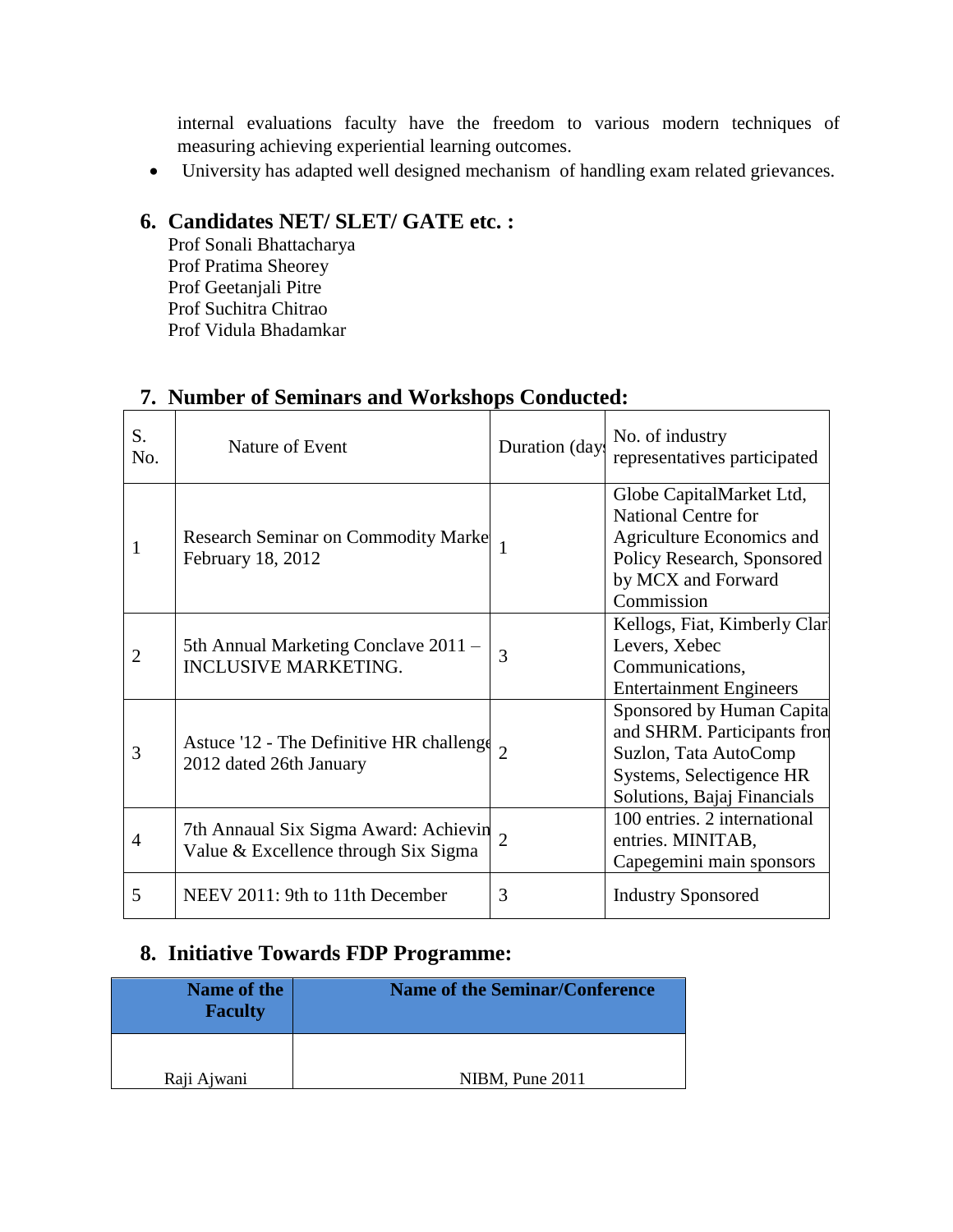| Raji Ajwani         | 4th IIM Ahmedabad Doctoral Colloquium, 2011                                                                                                                                                                                                                                                                  |  |  |  |
|---------------------|--------------------------------------------------------------------------------------------------------------------------------------------------------------------------------------------------------------------------------------------------------------------------------------------------------------|--|--|--|
| Raji Ajwani         | IIM-Shillong:<br>Sustainabili<br>2nd<br>International<br>Conference November 8, 2011                                                                                                                                                                                                                         |  |  |  |
| S. R. Kandalgaonkar | Institute of Public Enterprises at<br>an Internation<br>Conference organized at Patna on 20th and 21st Octobe<br>2011                                                                                                                                                                                        |  |  |  |
| S. R. Kandalgaonkar | 3rd International Conference for Research in Busine<br>and Economics at Burdung, Indonesia March 2012                                                                                                                                                                                                        |  |  |  |
| Vaishali Mahajan    | International Conference at Periyar University, Sale<br>2011                                                                                                                                                                                                                                                 |  |  |  |
| Vaishali Mahajan    | National Level Workshop at SRR Engineering Colleg<br>Chennai - 2011                                                                                                                                                                                                                                          |  |  |  |
| Vaishali Mahajan    | National Level Workshop at Mamallan Institute<br>Technology, Chennai - 2011.                                                                                                                                                                                                                                 |  |  |  |
| Vaishali Mahajan    | National Level Workshop at Sri Sairam Institute<br>Management Studies, Chennai - 2011                                                                                                                                                                                                                        |  |  |  |
| Vaishali Mahajan    | National Level FDP at Sri Sairam Institute<br>Management Studies, Chennai - 2011.                                                                                                                                                                                                                            |  |  |  |
| Vinita Sinha        | 1st World Summit on Accreditation organized<br>NBA, a statutory body of AICTE, Govt. of Indi<br><b>April 2012.</b>                                                                                                                                                                                           |  |  |  |
| Kaushik Chaudhuri   | "HPWS.<br>Stressors, Affective Organizational<br>a <sub>1</sub><br>Occupational commitments in Japanese organizations<br>paper presented in the HRM divisional paper session,<br>the<br>71st Annual conference of Academy<br>Management (AOM 2011), held at San Antonio, Tex<br>from 12th-16th August, 2011. |  |  |  |
|                     | "Linkages"<br>between perceived<br>occupational<br>a <sub>1</sub><br>organizational commitments in of general employees<br>Japanese organizations." Paper (co-authored by Pro<br>Paul Fadil), presented in the $23^{rd}$ Annual Conference<br><b>International Academy of Business Disciplines (IAB</b>      |  |  |  |
| Kaushik Chaudhuri   | 2011)                                                                                                                                                                                                                                                                                                        |  |  |  |

**9. Research Projects Implemented/ Completed**

## **a. Research Projects Initiated/Completed**

i. Piloting a cyber-infrastructure to support a decision making framework to address water competition and conflict across industry and agriculture in India. Amount (Part of SCMHRD) 600000/- INR Funding Agency: - Information Technology Research Academy. (ITRA)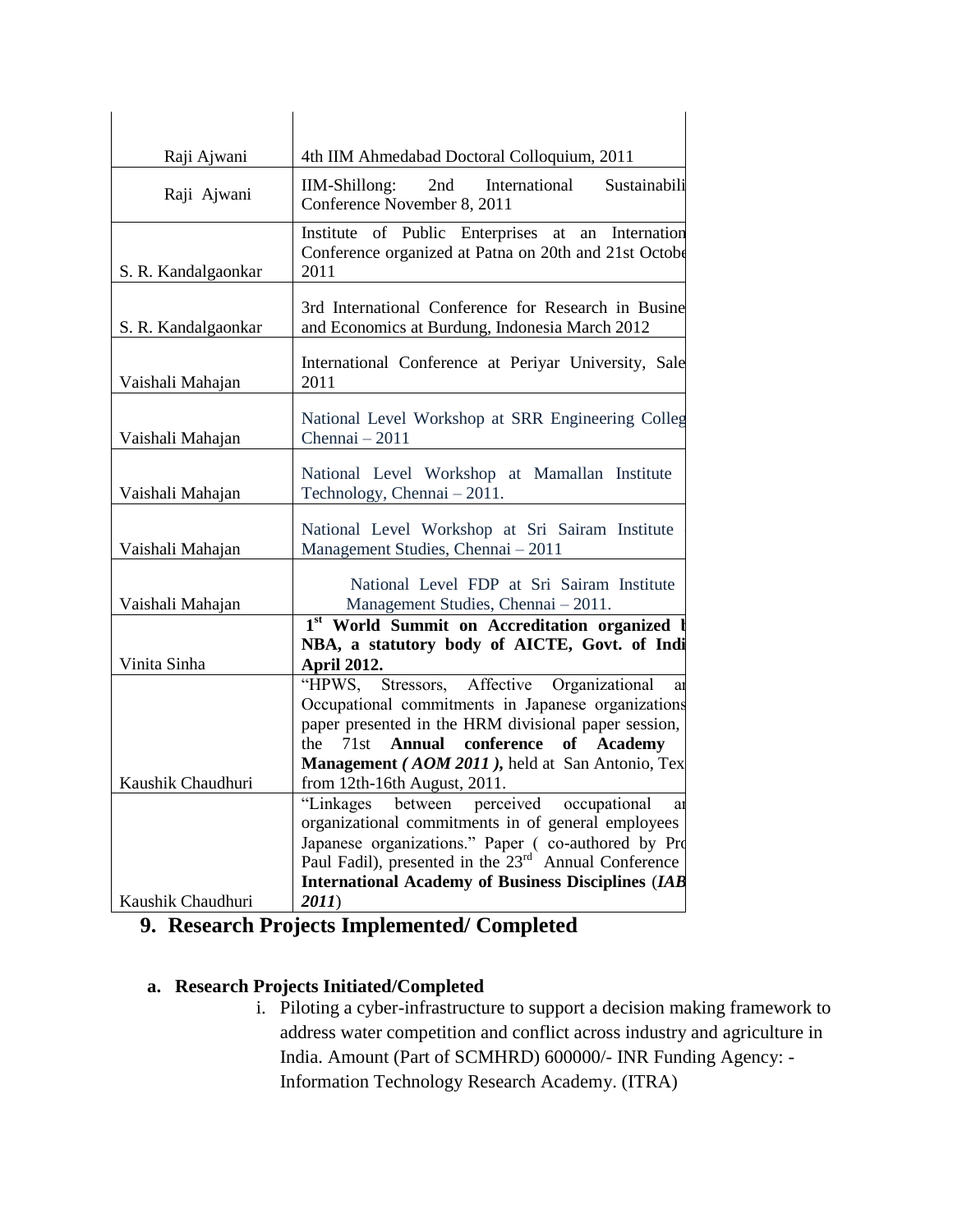- ii. Mood Survey of Pune done in November 2011 done for Danone-Narang Beverages through Perfect Relations (PR firm). Value Rs 1,65,000
- iii. SCMHRD led by Dr Vinita Sinha won the Shared University Research award by IBM.

|                         | Name of the faculty | $\sim$ $\sim$ .<br>$-$ weeks to<br>Title of the Book/Article/ | Year of            | Published by (Name of magazine/journal)                                                          |
|-------------------------|---------------------|---------------------------------------------------------------|--------------------|--------------------------------------------------------------------------------------------------|
|                         |                     | <b>Research Paper</b>                                         | <b>Publication</b> |                                                                                                  |
|                         |                     |                                                               |                    |                                                                                                  |
| 1                       |                     | "Space, Property and Informal                                 | 2012               |                                                                                                  |
|                         |                     | sector Livelihood: Paanwallas                                 |                    | Accepted for publication in Economic and Political                                               |
|                         | Abodh Kamar         | in Mumbai"                                                    |                    | Weekly                                                                                           |
| $\overline{2}$          | Abodh Kumar         | Causality between Prices,                                     | 2011               | Published as working paper at                                                                    |
|                         |                     | Output and Money in India: An                                 |                    | http://www.econmodels.com/public/dbArticles.php, a                                               |
|                         |                     | Empirical Investigation in the<br>Frequency Domain            |                    | peer reviewed web journal of Journal of Policy<br>Modeling, Elsevier.                            |
| 3                       | Amit Kumar          |                                                               | 2011               |                                                                                                  |
|                         |                     |                                                               |                    |                                                                                                  |
|                         |                     | <b>Book review of Building</b><br><b>Social Business</b>      |                    | PRIMA, Vol2, No1, 16-18, 2011                                                                    |
| $\overline{\mathbf{4}}$ | Dipali Krishnakumar |                                                               | 2011               |                                                                                                  |
|                         |                     | Methodologies Used to<br>Determine Mergers and                |                    | Accepted for publication in Academy of Accounting                                                |
|                         |                     | Acquisitions' Performance                                     |                    | and Financial Studies Journal (AAFSJ) SCOPUS                                                     |
| 5                       |                     |                                                               | 2011               |                                                                                                  |
|                         |                     | Does Gender effect                                            |                    | South Asian Journal Of Marketing Research Ulrich                                                 |
|                         |                     | communication?                                                |                    | Periodicals Directory ProQuest, USA                                                              |
|                         |                     | A study in the Communication                                  |                    |                                                                                                  |
|                         |                     | Pattterns of Women Employees                                  |                    |                                                                                                  |
|                         | Jyoti Joshi         | in Business Organisation                                      |                    |                                                                                                  |
| 6                       |                     |                                                               | 2011               |                                                                                                  |
|                         |                     | "Ethical Practices in                                         |                    |                                                                                                  |
| 7                       | Jyoti Joshi         | Globalized economy                                            | 2011               | South Asian Journal Of Marketing Research, 2011                                                  |
|                         |                     |                                                               |                    |                                                                                                  |
|                         | Jyoti Joshi         | Beyond Implication of<br>Meaning                              |                    | <b>IJMBS, Indexed by INDEX COPERNICUS</b><br>International, Open J-Gate and Google Scholar.      |
| 8                       |                     |                                                               | 2011               |                                                                                                  |
|                         |                     | Ethics, Business and Society -<br>Managing Responsibly, book  |                    | Accepted bySouth Asian Journal of Management,<br>(Association<br>of<br>Management<br>Development |
|                         | Jyoti Joshi         | review                                                        |                    | Institutions in South Asia                                                                       |
| $\boldsymbol{9}$        |                     |                                                               | 2011               |                                                                                                  |
|                         |                     |                                                               |                    | Accepted by International Journal Of                                                             |
|                         |                     |                                                               |                    | Multidisciplinary Research Academy                                                               |
|                         |                     |                                                               |                    |                                                                                                  |
|                         |                     |                                                               |                    | Listed (Georgetown University, Cornell University                                                |
|                         |                     |                                                               |                    | library, Ebsco)                                                                                  |
|                         |                     | <b>Research Methodology</b>                                   |                    |                                                                                                  |
|                         |                     | Concepts And Case", A Book                                    |                    |                                                                                                  |
| 10                      | Jyoti Joshi         | Review                                                        | 2011               |                                                                                                  |
|                         |                     |                                                               |                    |                                                                                                  |
|                         | Jvoti Joshi         | -Communication in Virtual<br>Organizations,                   |                    | Knowledge Hub, 2011                                                                              |
|                         |                     |                                                               |                    |                                                                                                  |

#### **b. Research Papers by Faculties**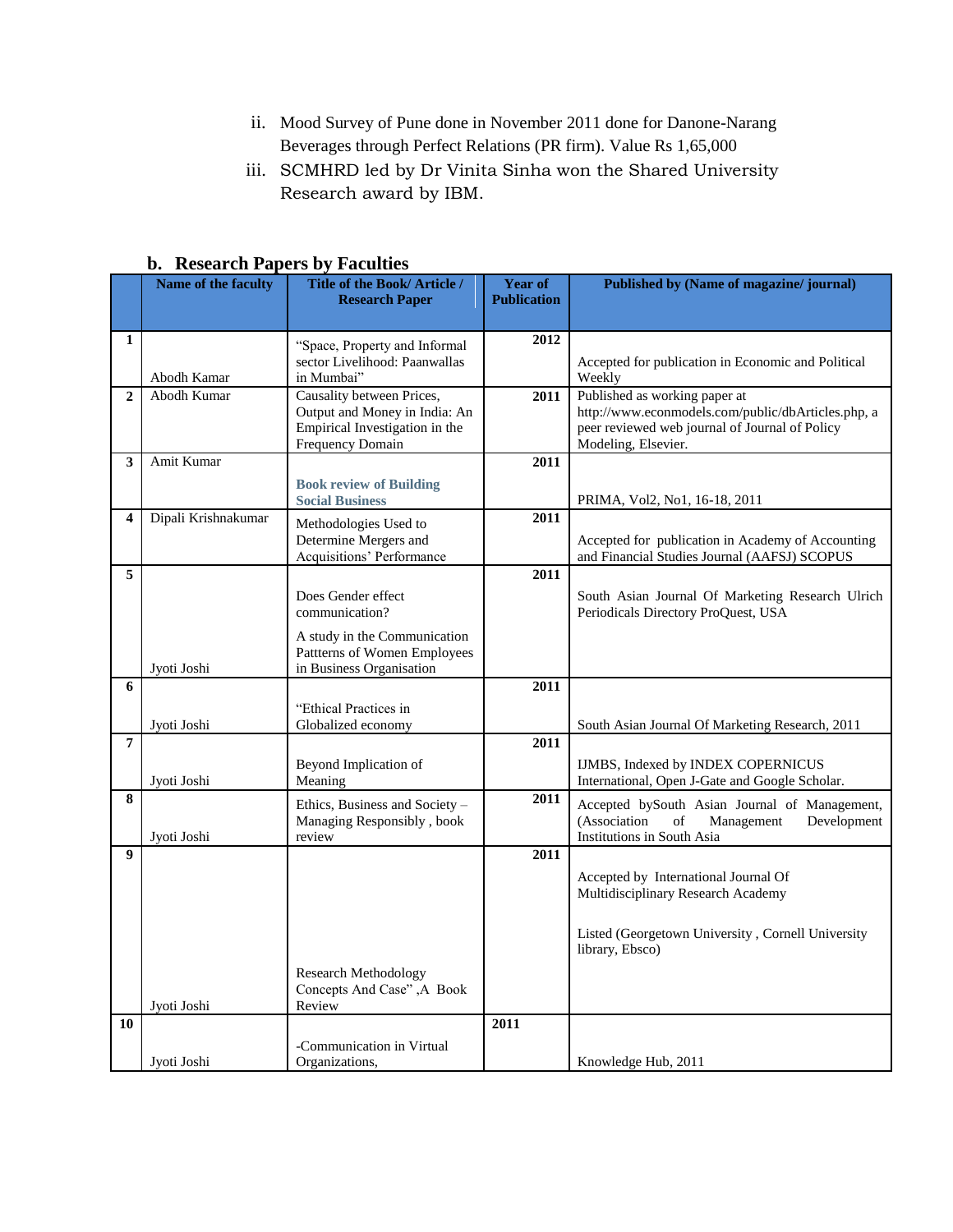| 11 |                 |                                                                   | 2011 |                                                      |
|----|-----------------|-------------------------------------------------------------------|------|------------------------------------------------------|
|    |                 |                                                                   |      |                                                      |
|    |                 |                                                                   |      |                                                      |
|    |                 | Rural BPO Woman                                                   |      |                                                      |
|    |                 | Empowerment and                                                   |      | Accepted by GIT's Prabhandhan :A Journal of          |
|    | Jyoti Joshi     | Communication                                                     |      | Business Administration, 2012.                       |
| 12 |                 | Rustic Female Characters in the                                   | 2011 |                                                      |
|    |                 | Selected novels of Willa                                          |      |                                                      |
|    |                 | Cather, Ellen Glasgow,<br>Elizabeth Madox Robert and              |      |                                                      |
|    | Jyoti Joshi     | <b>Aldrich Bess Streeter</b>                                      |      | Lambert Academic Publishing, Germany, 2011           |
| 13 |                 |                                                                   | 2011 | Accepted for publication in International Journal of |
|    |                 |                                                                   |      | Productivity and Performance Management, is          |
|    |                 | Multi-Criteria Supply Chain                                       |      | indexed and abstracted in Cabell's Directory of      |
|    |                 | Performance Evaluation: An                                        |      | Publishing, Scopus etc. IJPPM is official journal of |
|    |                 | Indian Chemical Industry Case                                     |      | The World Confederation of Productivity Science      |
|    | Manoj Hudnurkar | Study                                                             |      | <b>SCOPUS</b>                                        |
| 14 |                 | AN ANALYSIS OF<br><b>MARKETING AND</b>                            | 2011 |                                                      |
|    |                 | <b>CONSUMPTION TRENDSIN</b>                                       |      | Indian Journal of Commerce & Management Studies,     |
|    | N V Ravi        | <b>INDIAN OIL INDUSTRY</b>                                        |      | 2011                                                 |
| 15 |                 |                                                                   | 2011 |                                                      |
|    |                 |                                                                   |      |                                                      |
|    |                 |                                                                   |      |                                                      |
|    |                 |                                                                   |      |                                                      |
|    |                 | Book review titled,<br>"Jalebi                                    |      | South Asian Journal of Management (Accepted for      |
|    | Prageetha Raju  | Management"                                                       |      | publication)                                         |
| 16 |                 |                                                                   | 2011 |                                                      |
|    |                 |                                                                   |      |                                                      |
|    |                 | "Marketing Hollywood films                                        |      |                                                      |
|    |                 | (dubbed and original) in India:                                   |      |                                                      |
|    |                 | A case of planning<br>and                                         |      | Indian Journal of Marketing (a Cabell's Journal),    |
|    | Prageetha Raju  | executing marketing strategy"                                     |      | April - June, Vol. 41 (4) 2011.                      |
| 17 |                 |                                                                   | 2011 |                                                      |
|    |                 |                                                                   |      |                                                      |
|    |                 | An Malmquist DEA approach<br>Intellectual<br>Capital<br>on        |      |                                                      |
|    |                 | Efficiency<br>Utilization<br>of                                   |      |                                                      |
|    |                 | Selected<br>Indian Firms" (co-                                    |      | Journal of Management and Change, Vol 15 No. 1       |
|    | Prageetha Raju  | authored)                                                         |      | issue, 2011.                                         |
| 18 |                 | Developing Generic                                                | 2011 |                                                      |
|    |                 | <b>Competency Profiles For</b><br>Middle Level Managers Across    |      |                                                      |
|    |                 | Functional Areas-A Field                                          |      | Accepted by Prabandhan Oct – Dec, 2011 issue) (a     |
|    | Prageetha Raju  | Case Study In An Indian BPO                                       |      | Cabell's Journal                                     |
| 19 |                 |                                                                   | 2011 |                                                      |
|    |                 |                                                                   |      |                                                      |
|    |                 |                                                                   |      |                                                      |
|    |                 | A case study on the acquisition<br>of UBS India Service Centre by |      |                                                      |
|    |                 | Cognizant<br>$\equiv$<br>Issues<br>and                            |      |                                                      |
|    | Prageetha Raju  | Concerns                                                          |      | Drishtikon, September 2011                           |
| 20 |                 |                                                                   | 2011 |                                                      |
|    |                 | Case Published in Human                                           |      |                                                      |
|    | Prakash Waknis  | Capital                                                           |      |                                                      |
| 21 |                 |                                                                   | 2011 |                                                      |
|    |                 | Book review on 'We are like                                       |      |                                                      |
|    | Pratima Sheorey | that only by Rama Bijapurkar'                                     |      | PRiMa, Vol 1, Issue 2, 2011                          |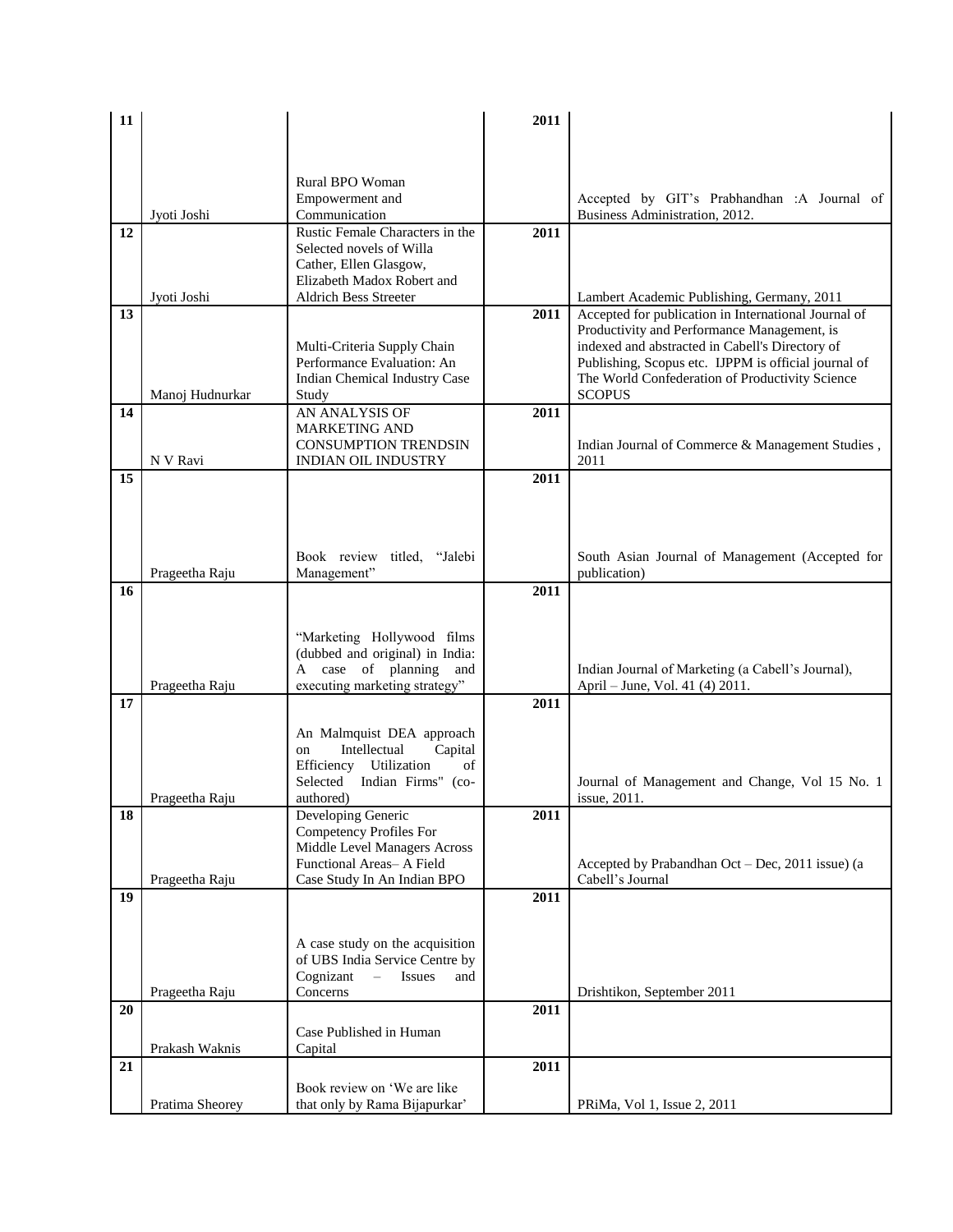| 22 |                        |                                                                  | 2011 |                                                                                                       |
|----|------------------------|------------------------------------------------------------------|------|-------------------------------------------------------------------------------------------------------|
|    |                        | 'Emerging Trends in Post                                         |      |                                                                                                       |
|    | Pratima Sheorey        | Market Recession'                                                |      | PRiMa, Vol 2, Issue 1, 2011                                                                           |
| 23 |                        |                                                                  | 2011 |                                                                                                       |
|    |                        |                                                                  |      |                                                                                                       |
| 24 | Raji Ajwani            | License to Banks                                                 | 2011 | Drishtikon, Vol2, Issue 1, 2011                                                                       |
|    |                        |                                                                  |      |                                                                                                       |
|    | Raji Ajwani            | The Andhra Pradesh Micro-<br>Finance Crisis: An Analysis         |      | Vinimaya, 2012                                                                                        |
| 25 |                        |                                                                  | 2011 |                                                                                                       |
|    |                        |                                                                  |      |                                                                                                       |
|    |                        |                                                                  |      |                                                                                                       |
|    |                        | <b>Traditional Commerce</b>                                      |      |                                                                                                       |
|    | S. R.                  | Education in India: Need for an<br><b>Urgent Shock-Treatment</b> |      | HEF's Indian Journal of Higher Education, HEF's                                                       |
|    | <b>KANDALGAONKAR</b>   |                                                                  |      | Indian Journal of Higher Educationol2, 2012                                                           |
| 26 |                        | Study Of Trade In Under-                                         | 2011 | Zenith INTERNATIONAL JOURNAL OF                                                                       |
|    | S. R.                  | <b>Graduate Business Education</b>                               |      | MULTIDISCIPLINARY RESEARCH, December                                                                  |
| 27 | <b>KANDALGAONKAR</b>   | Between India And Oman                                           | 2011 | 2011                                                                                                  |
|    | S. R.                  | 'Commerce Laboratory: A<br><b>Novel Model Of Business</b>        |      |                                                                                                       |
|    | <b>KANDALGAONKAR</b>   | Education.'                                                      |      | <b>Indian Journal of Applied Research, October 2011</b>                                               |
| 28 |                        | <b>Internal Financial Reporting</b>                              | 2011 |                                                                                                       |
|    |                        | System In Leading Educational                                    |      |                                                                                                       |
|    | S.R.                   | Organizations In Maharashtra<br>State, India.                    |      |                                                                                                       |
| 29 | KANDALGAONKAR          | <b>Teaching Of Business</b>                                      | 2011 | <b>Indian Research Journal, February 2011</b>                                                         |
|    |                        | <b>Education Via Collaborative</b>                               |      |                                                                                                       |
|    |                        | Research On Industrial Estates                                   |      |                                                                                                       |
|    | S. R.<br>KANDALGAONKAR | Around Pune Metropolis,<br>Maharashtra State, India.'            |      |                                                                                                       |
| 30 |                        |                                                                  | 2011 | Symposium at Ornando, USA, November 2011                                                              |
|    |                        | 'Mobile Brand choice criteria:<br>an empirical analysis using    |      | Journal of Commerce & Management Thought,                                                             |
|    | Rakesh Raut            | fishbone model                                                   |      | vol.02, No.01, pp.03-14. 2011                                                                         |
| 31 |                        | 'Multi criteria decision making                                  | 2011 |                                                                                                       |
|    |                        | for Automobile purchase using                                    |      |                                                                                                       |
|    |                        | an integrated Analytical<br>Quality Fuzzy (AQF)                  |      | <b>International Journalof Services and Operations</b><br>management, Vol.10, No.02. pp.136-167. 2011 |
|    | <b>Rakesh Raut</b>     | Technique',                                                      |      | <b>SCOPUS</b>                                                                                         |
| 32 |                        | 'Evaluation of supplier                                          | 2011 |                                                                                                       |
|    |                        | selection criteria by                                            |      |                                                                                                       |
|    | Rakesh Raut            | combination of AHP and Fuzzy<br>DEMATEL Method',                 |      | International Journal of Business and Innovation,<br>Vol.5, No.04, pp. 359-392. 2011                  |
| 33 |                        | 'Measurement of Service                                          | 2011 |                                                                                                       |
|    |                        | Quality in Banks: a                                              |      |                                                                                                       |
|    |                        | comparative study between                                        |      | International Journal of Services and Operations                                                      |
|    | Rakesh Raut            | public and private banks in<br>India',                           |      | management, Vol.10, No.03, pp.274-293. 2011<br><b>SCOPUS</b>                                          |
| 34 |                        |                                                                  | 2011 |                                                                                                       |
|    |                        | 'Structuring for Innovation-A                                    |      | International Journal of Business Excellence, Vol.04,                                                 |
|    | Rakesh Raut            | review',                                                         |      | No.05, pp.595-620. 2011 SCOPUS                                                                        |
| 35 |                        | 'An integrated Fuzzy- AHP-                                       | 2011 |                                                                                                       |
|    |                        | LP (FAHLP) approach for<br>supplier selection and                |      | International Journal of Services and Operations<br>management, Vol.10, No.04, pp.400-425, 2011       |
|    | Rakesh Raut            | purchasing decisions',                                           |      | <b>SCOPUS</b>                                                                                         |
| 36 |                        | 'Exploring Critical Criteria for                                 | 2011 |                                                                                                       |
|    |                        | Supplier Selection by                                            |      | International Journal of Business Excellence, Vol.04,                                                 |
|    | Rakesh Raut            | CNG/LPG kit Manufacturers in                                     |      | No.04, pp.440-467. 2011 SCOPUS                                                                        |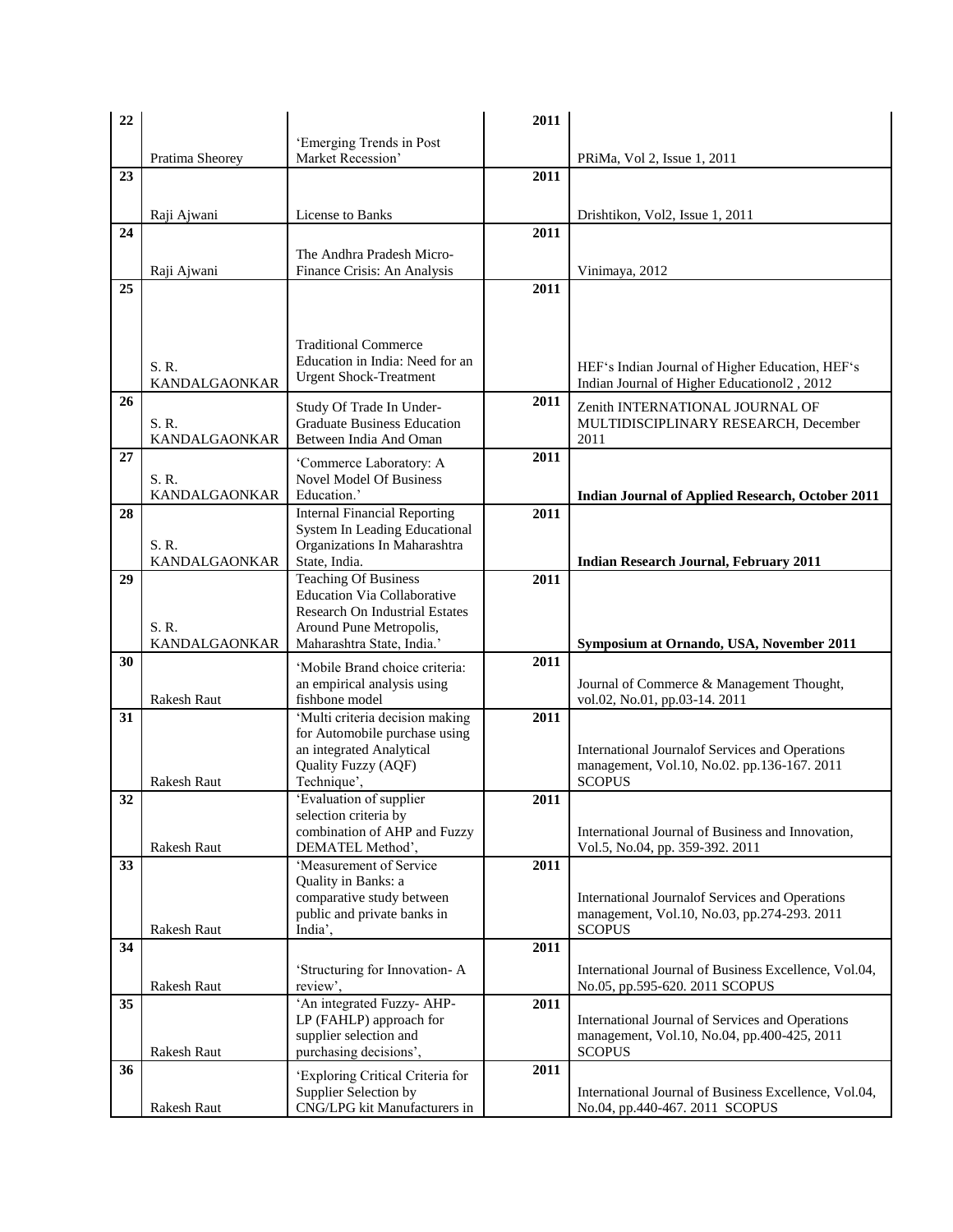|    |                                               | India-Selection of Suppliers for<br>compressed natural gas and<br>liquefied petroleum gas kit<br>manufacturers: a Case study |      |                                                                                                              |
|----|-----------------------------------------------|------------------------------------------------------------------------------------------------------------------------------|------|--------------------------------------------------------------------------------------------------------------|
|    |                                               | and Proposed Methodology,                                                                                                    |      |                                                                                                              |
| 37 | <b>Rakesh Raut</b>                            | 'Reengineering In-plant<br>logistics: a case study of<br>Cement Manufacturing plant in<br>India                              | 2011 | International Journal of Logistics Systems and<br>Management, Vol.10, No.01, pp.19-39. 2011<br><b>SCOPUS</b> |
| 38 |                                               |                                                                                                                              | 2011 |                                                                                                              |
|    | Sonali Bhattacharyra                          | "Generalised Markov Polya<br>Distribution of Order k"                                                                        |      | Journal Indian Statistical and Probability Society,<br>2011                                                  |
| 39 | Sonali Bhattacharya                           | "Joint distributions of<br>circular runs of various<br>lengths based on multicolour<br>Polya-Urn Model"                      | 2011 | Accepted for publication in Studia Scientiarum<br>Mathematicarum Hungarica. SCOPUS                           |
| 40 |                                               | "Innovation in India: A Path                                                                                                 | 2011 | Journal of Knowledge Economy, Volume 2, Number                                                               |
| 41 | Sonali Bhattacharya                           | to Knowledge Economy"<br>"Major Risk of Morbidity in<br><b>Indian Urban Women:</b><br><b>Causes, Prevention and</b>          | 2011 | 3, 419-431, 2011 SCOPUS                                                                                      |
|    | Sonali Bhattacharya                           | Protection"                                                                                                                  |      | IUP Journal of Risk and Insurance, September 2011                                                            |
| 42 |                                               | <b>Auction of Players in Indian</b><br><b>Premier League: The</b>                                                            | 2011 | Zenith: International Journal of Multidisciplinary                                                           |
| 43 | Sonali Bhattacharya                           | <b>Strategic Perspective"</b><br><b>A Bridge Course in Statistics</b>                                                        | 2011 | Research, February 2012                                                                                      |
|    | Sonali Bhattacharya                           | through Interactive and<br><b>Experiential E-learning</b><br>Module in a B-School                                            |      |                                                                                                              |
| 44 |                                               |                                                                                                                              | 2011 | Journal of Higher Education, Vol2, 2012                                                                      |
|    | Vinita Sinha                                  | <b>Research Paper: Effects of</b><br>Age on Prevalence of Stress                                                             |      | Journal of Psychosocial Research July-Dec Issue<br>2011.                                                     |
| 45 | Vinita sinha                                  | Women as Global Leaders and<br>Managers How Thriving and<br>Challenging?                                                     | 2011 | Zenith International Journal of Multidisciplinary<br>Research.1 (2) June 2011 issue.                         |
| 46 | Vinita sinha                                  | The Impact of Boss Personality<br>and Style on Employee<br>Performance and Attitude<br>towards Workplace.                    | 2011 | Zenith International Journal of Multidisciplinary<br>Research.1 $(3)$ July 2011 issue.                       |
| 47 |                                               | " An Empirical Study of<br>Quality of Work Life Among<br>Employees of Public Sector,<br>Private Sector and                   | 2011 |                                                                                                              |
| 48 | Vinita sinha                                  | Entrepreneurs<br>"Managers Challenges to                                                                                     | 2011 | <b>IJICBM, Inderscience Publications</b>                                                                     |
|    | Vinita sinha                                  | Widen Global Excellence and<br>Talent Management in Post-<br>Recession World of Business &<br>Information Technology"        |      | special issue of IJECRM, Inderscience Publications                                                           |
| 49 |                                               | A Study on Return on<br>investment of Training                                                                               | 2011 |                                                                                                              |
|    | Vinita sinha/KS<br>Subramanian/Priya<br>Gupta | Program in a Government<br>Enterprise in India-An<br>Exclusive Study in IOC"                                                 |      | IIM-A's Journal- Vikalpa.                                                                                    |
| 50 |                                               |                                                                                                                              | 2011 |                                                                                                              |
|    | Vinita sinha/KS<br>Subramanian                | <b>Organisational Role Stress</b><br>across Three Managerial<br>Levels: A Comparetive Study                                  |      | Published in Global Business and Organisational<br>Excellence: John Wiley and Sons SCOPUS                    |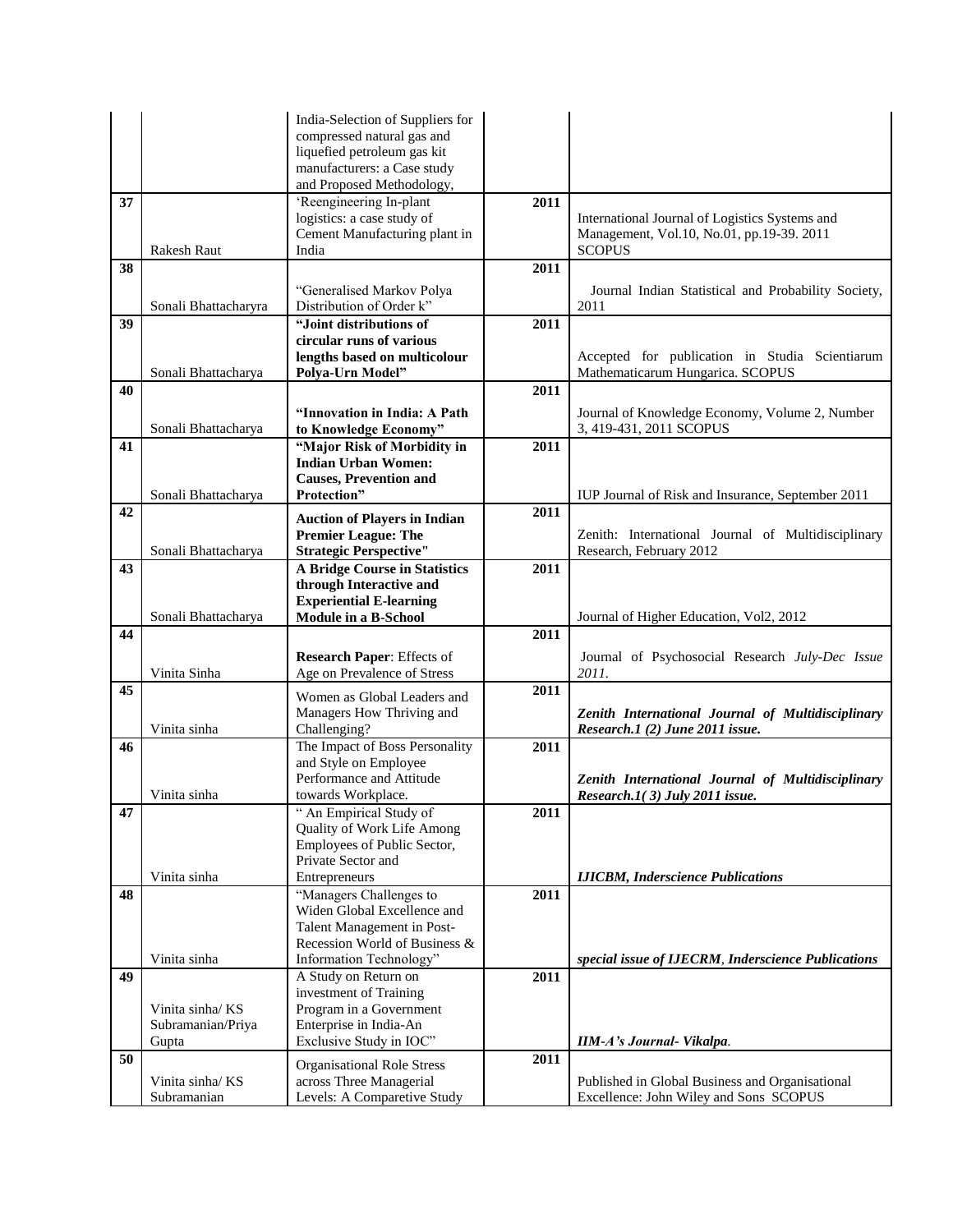| 51 |                   | Efficacy of Yoga Based Life    | 2012 |                                                      |
|----|-------------------|--------------------------------|------|------------------------------------------------------|
|    |                   | Style Modification Program on  |      |                                                      |
|    |                   | medication score and lipid     |      |                                                      |
|    |                   | profile in Type 2 Diabetes - a |      | To be published in International Journal of Diabetes |
|    | Ravi Kulkarni     | Randomized Control Study.      |      | in Developing CountriesSCOPUS                        |
| 52 |                   |                                | 2011 |                                                      |
|    |                   | Linkages between               |      |                                                      |
|    |                   | perceived occupational         |      |                                                      |
|    |                   | and organizational             |      |                                                      |
|    |                   | commitments of general         |      |                                                      |
|    |                   | employees in Japanese          |      |                                                      |
|    |                   | organizations, In M. A.        |      |                                                      |
|    |                   | Goralski, H. P. Leblanc,       |      |                                                      |
|    |                   | III, & M. G. Adams             |      |                                                      |
|    |                   | (Eds.), Business Research      |      |                                                      |
|    |                   | Yearbook: Balancing            |      |                                                      |
|    |                   | Profitability and              |      |                                                      |
|    |                   | Sustainability: Shaping        |      |                                                      |
|    |                   | the Future of Business         |      |                                                      |
|    |                   | Vol. XVIII $(i)$ (pp. 264-     |      |                                                      |
|    |                   | 270). Beltsville MD:           |      |                                                      |
|    |                   | International Academy of       |      |                                                      |
|    |                   | <b>Business</b>                |      |                                                      |
|    |                   | Disciplines(IABD).(ISBN        |      |                                                      |
|    | Kaushik Chaudhury | $1-889754-16-1$ .              |      |                                                      |

### **c. Papers Presented in Conferences**

| Name of the<br><b>Participant</b> | <b>Name of the Seminar/Conference</b>                                                                                                                       | <b>Country where the</b><br><b>Seminar/Conference</b><br>was held |
|-----------------------------------|-------------------------------------------------------------------------------------------------------------------------------------------------------------|-------------------------------------------------------------------|
| Abodh Kumar                       | 47th Annual Conference of the Indian Econometric<br>Society is scheduled to be held at Devi Ahalya<br>University, Indore (MP) from 6th to 8th January, 2011 | India                                                             |
| Aradhana<br>Gandhi                | SAP Business by design training program at Munich,<br>Germany between 8-10 Dec, 2010                                                                        | <b>Germany</b>                                                    |
| Geetanjali Pitre                  | National Level Seminar in Feb, 2011 at S.M.R.K.-<br>B.K.-A.K. Mahila Mahavidyalay, Nashik                                                                   | India                                                             |
| Geetanjali Pitre                  | National Level Seminar in Jan, 2011 at B.Y.K.College<br>of commerce, Nashik                                                                                 | India                                                             |
| Jyoti Joshi                       | international conference on Excellence in Management<br>Practices(ICEMP), April 15-16, 2011, Bangalore                                                      | India                                                             |
| Jyoti Joshi                       | conference on Management, Gandhinagar, March 11-<br>12, 2011.                                                                                               | India                                                             |
| N V Ravi                          | The Role of Information Technology in Rural<br><b>Development in India, Delhi</b>                                                                           | India                                                             |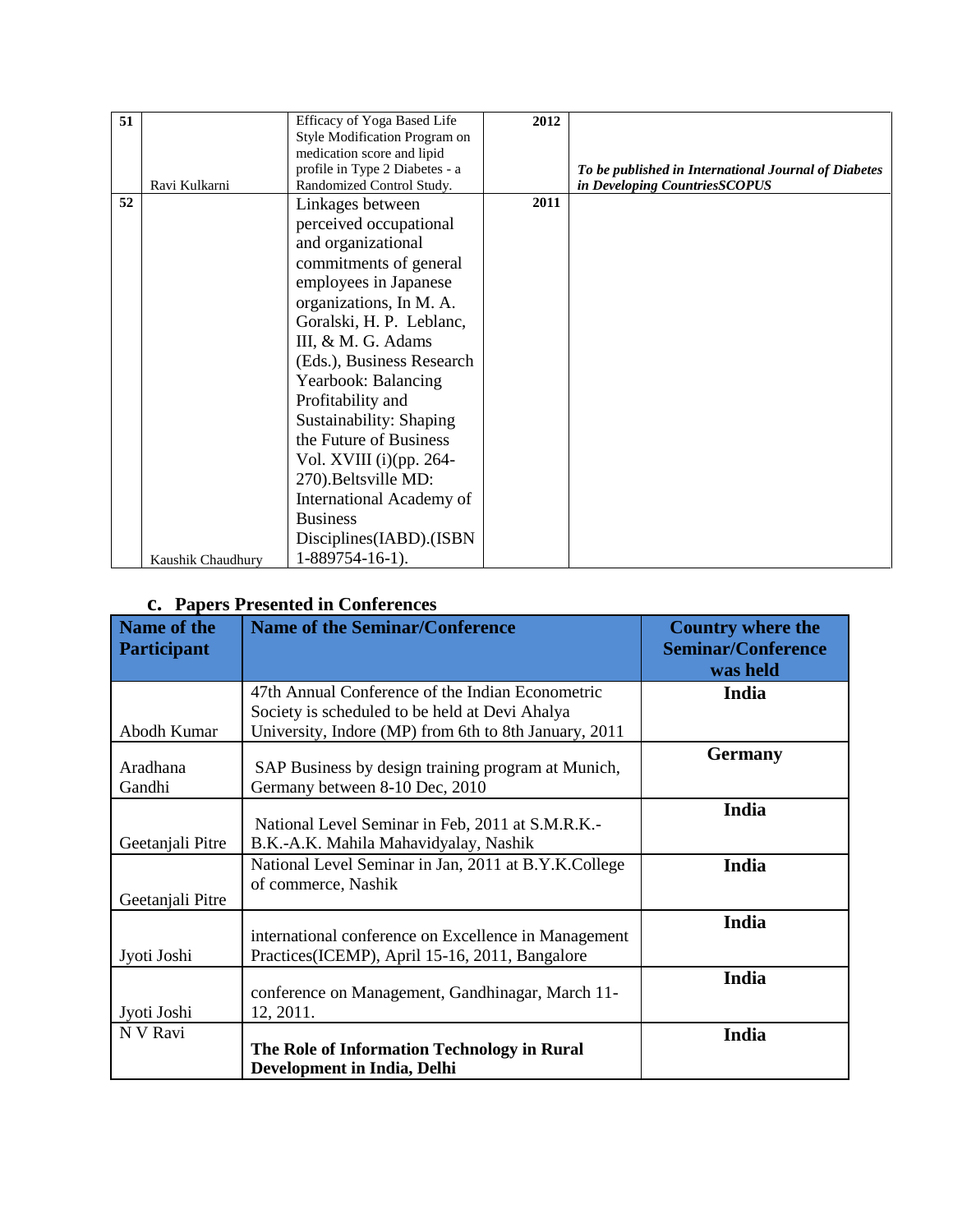|                    | 32 <sup>nd</sup> INFORMS Marketing Science Conference at   | <b>Germany</b>            |
|--------------------|------------------------------------------------------------|---------------------------|
| Pratima Sheroy     | Cologne, Germany in June 2010                              |                           |
|                    | <b>International Conference on Operations Research</b>     | India                     |
|                    | applications in Engineering and Management                 |                           |
| <b>Rakesh Raut</b> | (ICOREM), Anna University Tiruchirappalli,                 |                           |
|                    | Ninth AIMS International Conference on Management,         | India                     |
|                    | January 1-4, 2012, (Accepted for presentation &            |                           |
| <b>Rakesh Raut</b> | publications), Ref.No. P9430.                              |                           |
|                    |                                                            | India                     |
| Raji Ajwani        | NIBM, Pune 2011                                            |                           |
|                    |                                                            | India                     |
|                    |                                                            |                           |
| Raji Ajwani        | 4th IIM Ahmedabad Doctoral Colloquium, 2011                |                           |
|                    |                                                            | India                     |
|                    |                                                            |                           |
|                    |                                                            |                           |
|                    |                                                            |                           |
|                    | IIM-Shillong: 2nd International Sustainability             |                           |
| Raji Ajwani        | Conference November 8, 2011                                |                           |
|                    | Institute of Public Enterprises at an International        | <b>India</b>              |
| S. R.              | Conference organized at Patna on 20th and 21st             |                           |
| Kandalgaonkar      | October, 2011                                              |                           |
| S.R.               | 3rd International Conference for Research in Business      | <b>Indonesia</b>          |
| Kandalgaonkar      | and Economics at Burdung, Indonesia March 2012             |                           |
|                    |                                                            | <b>India</b>              |
| Vaishali           | International Conference at Periyar University, Salem      |                           |
| Mahajan            | 2011                                                       |                           |
|                    |                                                            | <b>India</b>              |
| Vaishali           | National Level Workshop at SRR Engineering College,        |                           |
| Mahajan            | Chennai - 2011                                             |                           |
|                    |                                                            | <b>India</b>              |
| Vaishali           | National Level Workshop at Mamallan Institute of           |                           |
| Mahajan            | Technology, Chennai - 2011.                                |                           |
| Vaishali           | National Level Workshop at Sri Sairam Institute of         | India                     |
| Mahajan            | Management Studies, Chennai - 2011                         |                           |
|                    |                                                            | India                     |
| Vaishali           | National Level FDP at Sri Sairam Institute of              |                           |
| Mahajan            | Management Studies, Chennai - 2011.                        |                           |
|                    | National Conference Organized by Dr. D. Y. Patil           | India                     |
|                    | Institute of Management Studies, Pune on 13-14 March       |                           |
| Vinita Sinha       | 2010.                                                      |                           |
|                    | 1 <sup>st</sup> World Summit on Accreditation organized by | India                     |
|                    | NBA, a statutory body of AICTE, Govt. of India,            |                           |
| Vinita Sinha       | <b>April 2012.</b>                                         |                           |
|                    | "HPWS, Stressors, Affective Organizational<br>and          | <b>San Antonio, Texas</b> |
|                    | Occupational commitments in Japanese organizations,"       |                           |
| Kaushik            | paper presented in the HRM divisional paper session,       |                           |
| Chaudhuri          | in the 71st Annual conference of Academy of                |                           |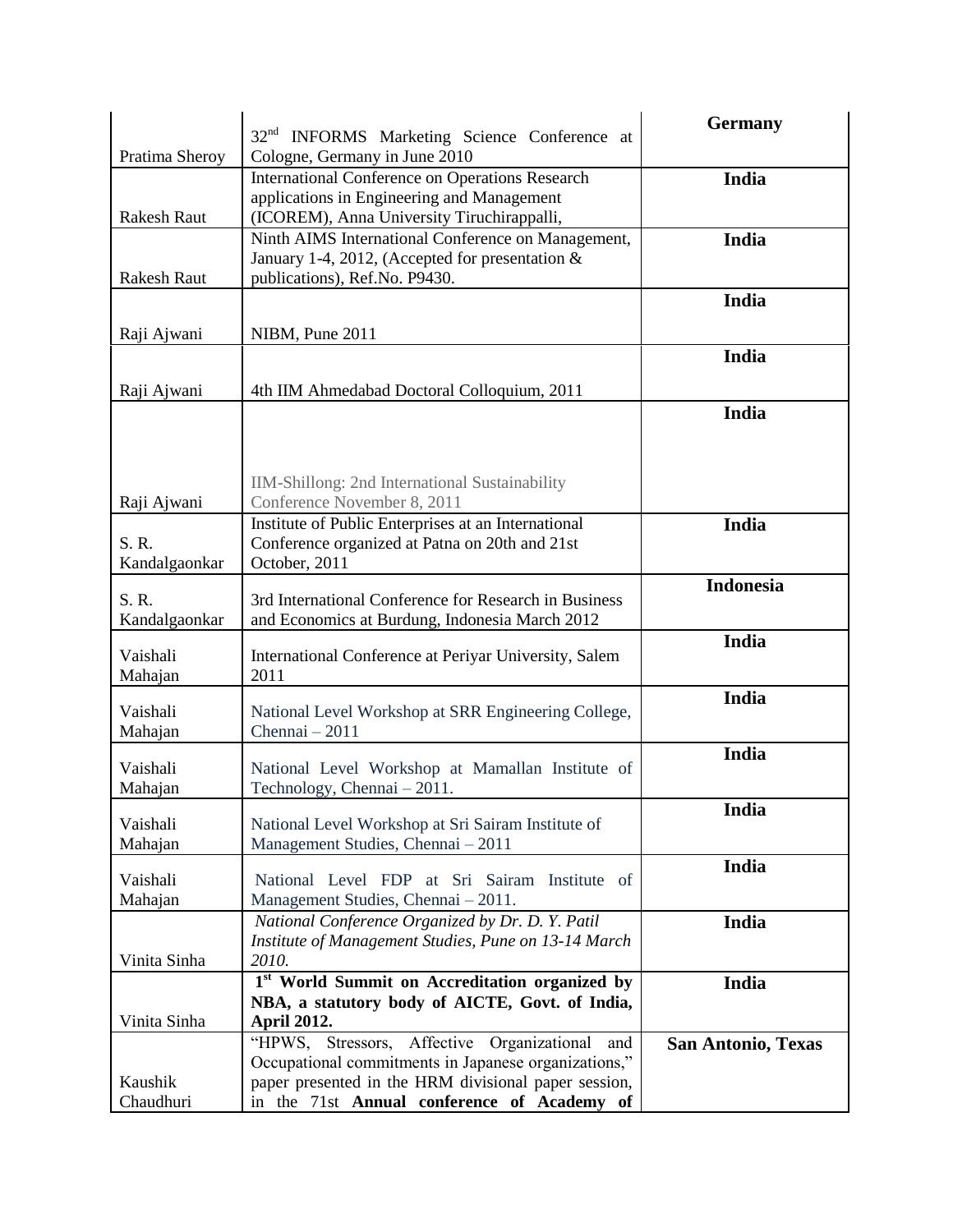|           | Management (AOM 2011), held at San Antonio,<br>Texas from 12th-16th August, 2011.                                                                                                                                                    |                         |
|-----------|--------------------------------------------------------------------------------------------------------------------------------------------------------------------------------------------------------------------------------------|-------------------------|
|           | "Linkages between perceived occupational<br>and<br>organizational commitments in of general employees in<br>Japanese organizations." Paper (co-authored by Prof.<br>Paul Fadil), presented in the 23 <sup>rd</sup> Annual Conference | <b>New Orleans, USA</b> |
| Kaushik   | of International Academy of Business Disciplines                                                                                                                                                                                     |                         |
| Chaudhuri | (IABD 2011)                                                                                                                                                                                                                          |                         |

## **d. Patents Generated, if any : NA**

#### 10. **New Collaborative Research Programmes:**

- a. SCMHRD signed a MOU with (College of Engineering, Pune, Maharashtra) and Columbia Water Center (CWC), Columbia University for carrying out research on the topic "Real time water risk analysis and policy support for efficient utilization across industry and agriculture"
- b. SCMHRD led by Dr Vinita Sinha and SCIT led by Prof S Vijaykumar Bharathi won the Shared University for the project titled " Enhanced Customer Insights and HR Analytics using integrated analysis of psychometric and Social Media" . The institutes received \$1250

#### 11. **Research Programmes received from various agencies:** None **12. Details of Research Scholars**

| S.<br>No.        | Name of<br><b>Ph.D. Scholar</b> | <b>Topic of Research</b><br><b>Guide Name</b>                                                                                                                   |                              |
|------------------|---------------------------------|-----------------------------------------------------------------------------------------------------------------------------------------------------------------|------------------------------|
| 1.               | K S<br>Subramanian              | Family Business Review and Positioning as Sustainable Model                                                                                                     | Dr Asha Naik                 |
| $\overline{2}$ . | Aradhana<br>Gandhi              | Financial Implications of Closed Loop Supply chain Management                                                                                                   | Dr Ravi Shanka               |
| 3.               | Deepak Roy                      | Correction between IPR and Success of an entrepreurial venture in Ind<br>Dr Arun Mubid<br>and the impact of IPR on Profitability business growth and comparable |                              |
| 4.               | Dipali Krishnakumar             | Cross Border Acquisitions by Indian Companies                                                                                                                   | Dr Madhavi Set               |
| 5.               | Pratima<br>Sheorey              | Engagement Management using experiential<br>marketii<br>Consumer<br>approach                                                                                    | <b>DrKaushik</b><br>Mukerjee |
| 6.               | Manish Sinha                    | A Study of the relationship between Financial Assets market and the<br>exercise of Monetary Policy in India between 1991 and 2010                               | Y<br>Dr<br>Shivaram          |
| 7.               | Raji M Ajwani                   | Empowerment of Women in Maharashtra through SHG                                                                                                                 | S<br>Dr<br>Kuwalekar         |
| 8.               | Manoj Hunurkar                  |                                                                                                                                                                 |                              |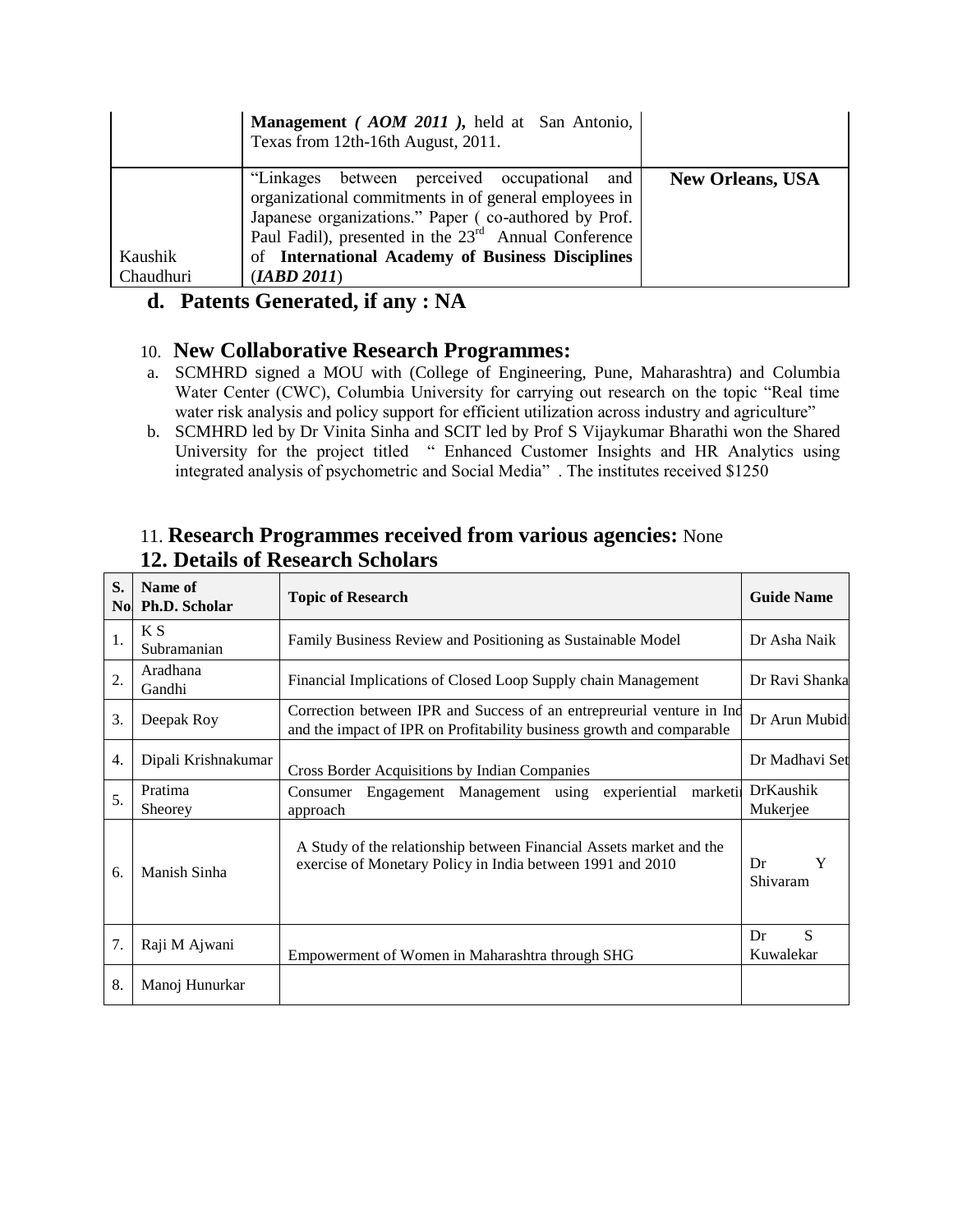| <u>Uithmidii intheir ur imemit</u> |                |           |  |
|------------------------------------|----------------|-----------|--|
|                                    | of<br>Area     | Citations |  |
| Name of the faculty                | Specialisation |           |  |
| Sonali Bhattacharya                | Quantitative   | 32        |  |
|                                    | Techniques     |           |  |
| Vinita Sinha                       | HR & OB        | 3         |  |
| <b>Rakesh Raut</b>                 | Operations     | 16        |  |
| Ravi Kulkarni                      | Quantitative   | 12.       |  |
|                                    | Techniques     |           |  |

## **13. Citation Index of faculty**

## **14. Honors/Awards to Faculty**

Aradhana Gandhi Won the "Outstanding Academic Award 2011" by SAP India in recognition of her fantastic contribution to the SAP University Alliances Program in organizing and conducting various TTT workshops, developing and sharing curriculum with University Alliances especially the Star Wagon curriculum on HR and helping other member schools in introducing and supporting the curriculum to the students.

| 15. Internal Resources Generated |
|----------------------------------|
|----------------------------------|

| <b>Title</b>                                                                                 | <b>Faculty</b><br><b>Assigned</b>                                        | <b>Duration</b><br>(In Days) | On<br><b>Campus</b> | <b>Off</b><br><b>Campus</b> | No.<br><b>Participants</b> | <b>Income</b> |
|----------------------------------------------------------------------------------------------|--------------------------------------------------------------------------|------------------------------|---------------------|-----------------------------|----------------------------|---------------|
| Tata Chemicals<br>(Inventory Management<br>Warehouse performance)<br>16-17 May 2011          | Gurudas<br>Nulkar<br>and<br>Prakash<br>Waknis                            | 2                            | $\overline{2}$      |                             | 20                         |               |
| <b>Burckhardt Compression</b><br>(Advances in Supply)<br>Chain Management)<br>26-27 Aug 2011 | Manoj<br>Hudnurkar,<br>Prakash<br>Waknis,<br>Arvind Nand<br>Avinash Pawa | 2                            | $\overline{2}$      |                             | 22                         |               |
| Areva T&D<br>(International Logistics)<br>24-25 May 2011                                     | Sale<br>Prof.<br>Ganapathi                                               |                              | $\overline{2}$      |                             | 18                         |               |
| Total                                                                                        |                                                                          |                              |                     |                             |                            | $25$ lac      |

### **16. Details of departments getting SAP assurance/recognition: None**

### **17. Community Services:**

"Shapath", "Prayatna' and "Teach India" are CSR activities in which all the students take part actively.

**Prayatna,** An Initiative for Social Change, is a registered non-profit Non-Government Organization run by students from three colleges: Symbiosis Institute of International Business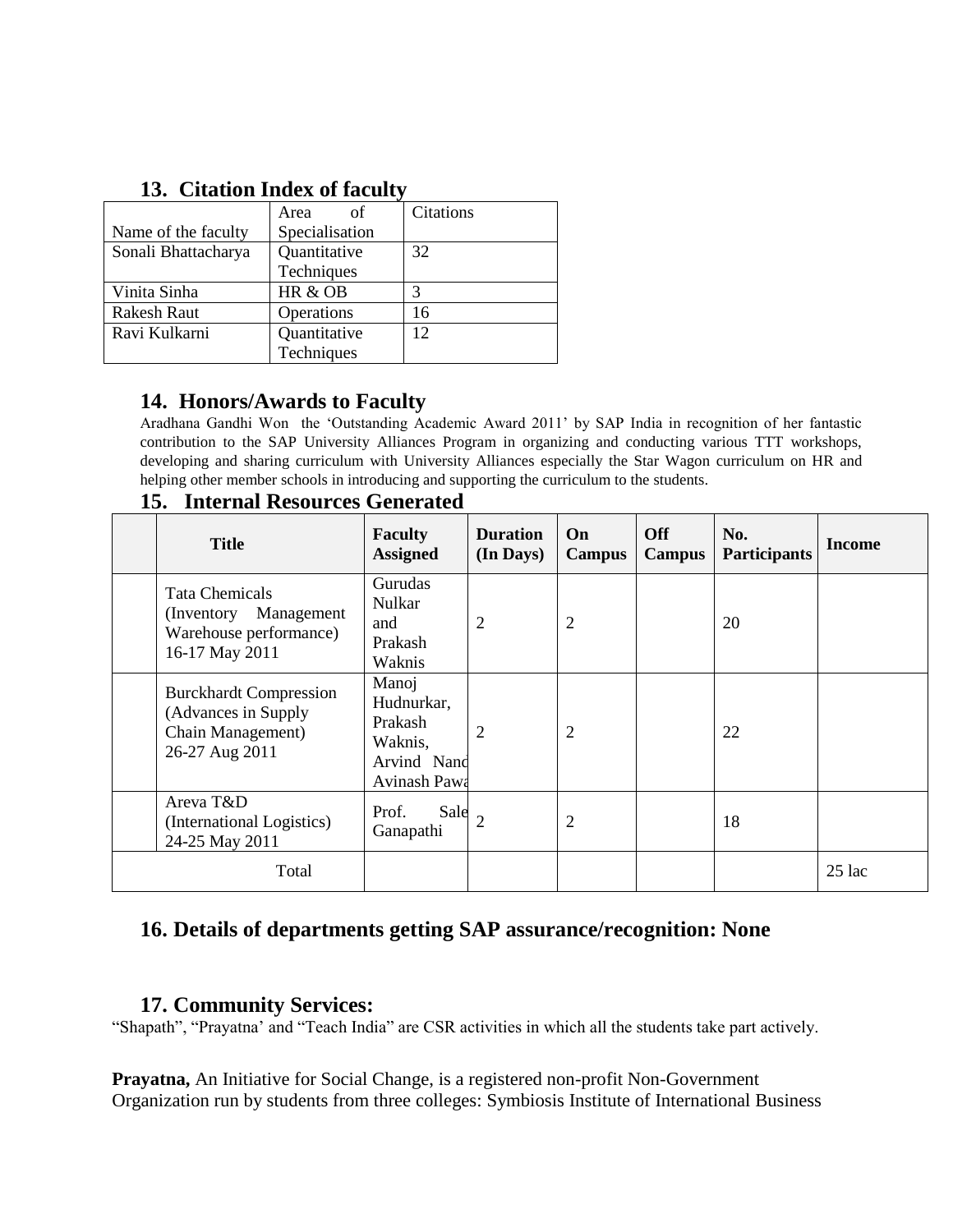(SIIB), Symbiosis Centre for Information Technology (SCIT) and Symbiosis Centre for Management and Human Resource Development (SCMHRD) at the Symbiosis InfoTech Campus (SIC), Hinjewadi, Pune

Its aim is to:

- To help in the education of children from poor sections of the society.
- To give them guidance and inculcate moral values in them.
- To help in their overall personality development.
- To make the society especially the parents aware of the importance of education.
- To make the parents a responsible stakeholder in their child's growth.

**S.H.A.P.A.T.H** has grown in leaps and bounds since its beginning. It is now functioning as one of the core committee"s of SCMHRD and the corporate social responsibility cell of the college.

Major activities conducted on an annual basis are the band drive and CSR conclave. Band drive is held in two phases. The first phase is held in the 1st semester of the academic year. This is conducted in Pune city and witnesses energetic participation from the junior batch of SCMHRD every year. Band drive is an event where the participants sell bands on the streets of Pune, raising funds and creating mass awareness amongst the common public. The second phase is held in Mumbai in month of January .The funds raised are deployed in rehabilitation and educational efforts for the victims of human trafficking , who have been rescued. S.H.A.P.A.T.H. has partnership with NGO"s in Hadapsar, Saheli and Mundhwa as well as the Hope for Glory Foundation(H.O.G.F).

### 18. **Teachers and Officers Newly Recruited:**

Dr Rakesh Raut Dr Vaishali Mahajan Prof Geetanjali Pitre Prof Suchitra Chitrao Prof Vidula Bhadamkar Prof Amit Kumar Dr Jyoti Joshi Dr Kaushik Chaudhri Prof Radhika Nadkarni Prof Amit Kumar Prof Sneja Choti Prof Smit Gade Prof Jeevan Patwa **19. Teaching and Non-Teaching Staff Ratio: 33:37**

### **20. Improvements in Library Services:**

Membership of British council library.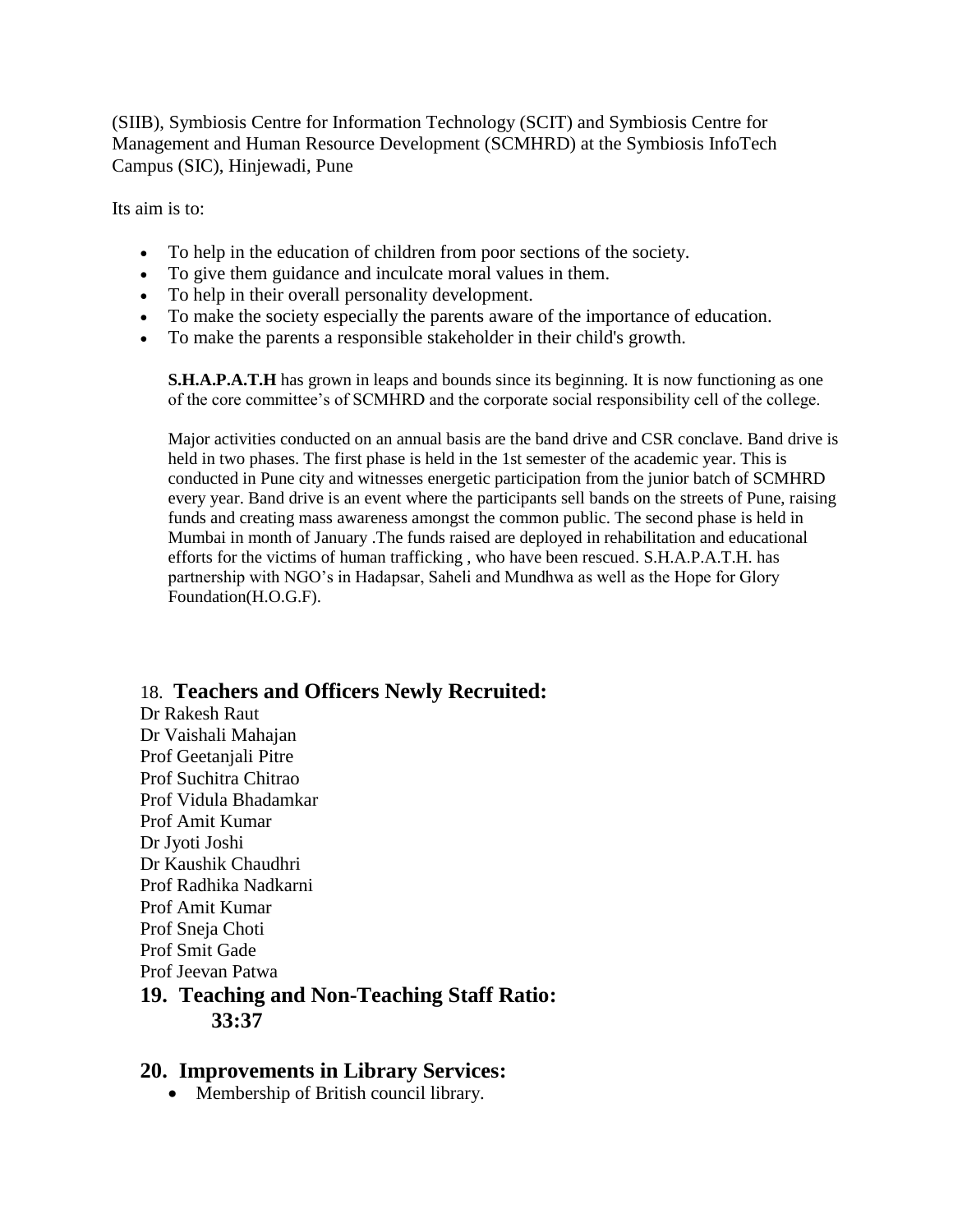- Orientation programs for the new library users.
- Newly arrived books are mailed to students & faculty members.
- All important notices are displayed timely on the library notice boards for the users.
- Canteen and juice centre is in close vicinity of the library which serves tea, coffee and snacks. Provision of drinking water is made inside the library.
- Library has special collections like Harvard publications & other reference books. This attracts users for reading.
- $\bullet$  Library facilitates meeting  $\&$  interaction of students with faculties.
- Open shelf system to facilitate users to have access to the library"s entire collection.
- Organization of exhibitions to promote library usage.
- Latest books
- Access to all Symbiosis libraries through the inter library loan service
- Wi-fi and internet access
- Lounges and Carrels to study
- 24x7 reading hall and library open from 8am to 9pm
- Convenient location
- Proper ventilation

#### 21. **New books/journals subscribed and their value:**

2042 new books were added. Budgeted amount on library resources were INR 60 lakhs and the expenditure was INR 38.29 lakhs

## **22.Courses in which student assessment of teachers is introduced and action taken on feedback**

a. Feedback are taken twice a semester in the  $6<sup>th</sup>$  week and

### **23.Unit cost of Education:**

### **24.Computerization of administration and process of admissions and examination results, issue of certificates**

Admission process is a completely online process. Candidates can apply to the institute through the online application form. They can also purchase the prospectus of the institute through our online payment gateway. Also once applied, the institute keeps the candidate updated with the shortlist results and other updates through the website and our email gateway system. If the candidate is shortlisted for our group process, the candidate receives the information instantly on his mobile phone in the form of a short message. The candidate can then select desired date and slot for the group process online taking into account his work commitments and calls from other institutes. The group process too uses technology by facilitating entry of scores of candidates in an online integrated system which completely eliminated the need of data entry and speeds up the process. Online Examination System enables students to view their results online on the internet on the institute"s website. Students login and can view all historic scores and various analysis of it. They can view their rank for a particular test, subject or even semester through the semester performance summary report, average scores, toppers list etc.

Information related to attendance now can be availed through internet instead of through intranet.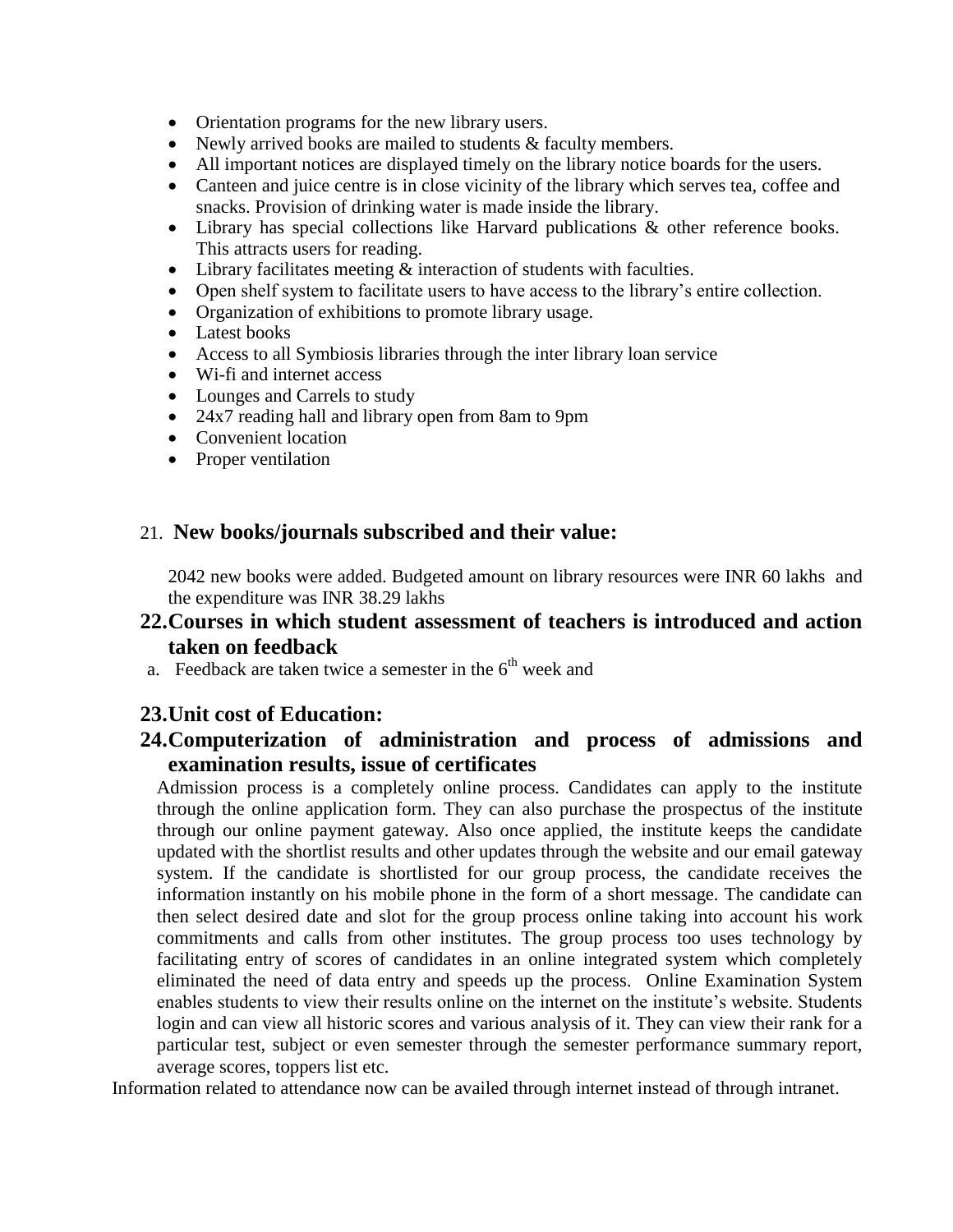### **25.Increase in Infrastructural facility:**

Yes. Three years ago a new campus was constructed and one of the constituent institute of SIU, i.e., SIIB was shifted there. The old infrastructure was then (Two floors of present infrastructure of SCMHRD) handed over to SCMHRD for promoting the good teaching and learning environment.

With availability of additional infrastructure we could start various new student initiatives such as recreational facility in the form of music room, additional computer labs for Analytics, MDP room, video conferencing facility.

## **26.Technology Upgradation**:

.

Licensed softwares installed like: SPSS/SAS/MINITAB/PRIMAVEERA/Savion etc

## **27. Computer and internet access and training to teachers and students**

- a. Students have been trained on Basics of Computers as part of Foundation course, through e-learning module..
- b. All faculties are computer literate.

### **27. Financial Aid to Students:**

The Institute facilitates students in getting "Educational Loans" from Banks.

## **28. Activities and Alumni Association:**

- We have alumni cell run by the students. All alumni related information can be availed from the portal "SAATH" at the SCMHRD website.
- A monthly magazine, Sandesh is released every month
- Calendar rollouts for 2011-12 were sent to the alumni.
- Alumni's are updated with all the major events of the Institute.
- Alumni meets were held at Mumbai and New Delhi.
- Alumni Home Coming took place during November, 2011 during NEEV, the Flagship B-School Event of SCMHRD.

### **29. Activities and Support from Parent-Teacher Association: None**

### **30. Health Services:**

The Institute arranges annual health check-up conducted by SIHS

### **31.Performance in Sports Activities**

| Event                                                                                                    | Name of<br><b>Students</b> | Award               |
|----------------------------------------------------------------------------------------------------------|----------------------------|---------------------|
| Symbiosis Super 9 day-and-night cricket tournament' at Lavale<br>campus from 7th to 12th of January 2012 | Saurabh Nayak              | 'Man of the Series' |

## **32.Incentives to Outstanding Sportsperson: None 33.Student Achievements Awards:**

| Sr. No. | <b>Name of the Student</b> | <b>Nature of Accomplishment</b>       |
|---------|----------------------------|---------------------------------------|
|         | Pulkit Mitra               | Best summer project award by Wipro fo |
|         |                            | her internship                        |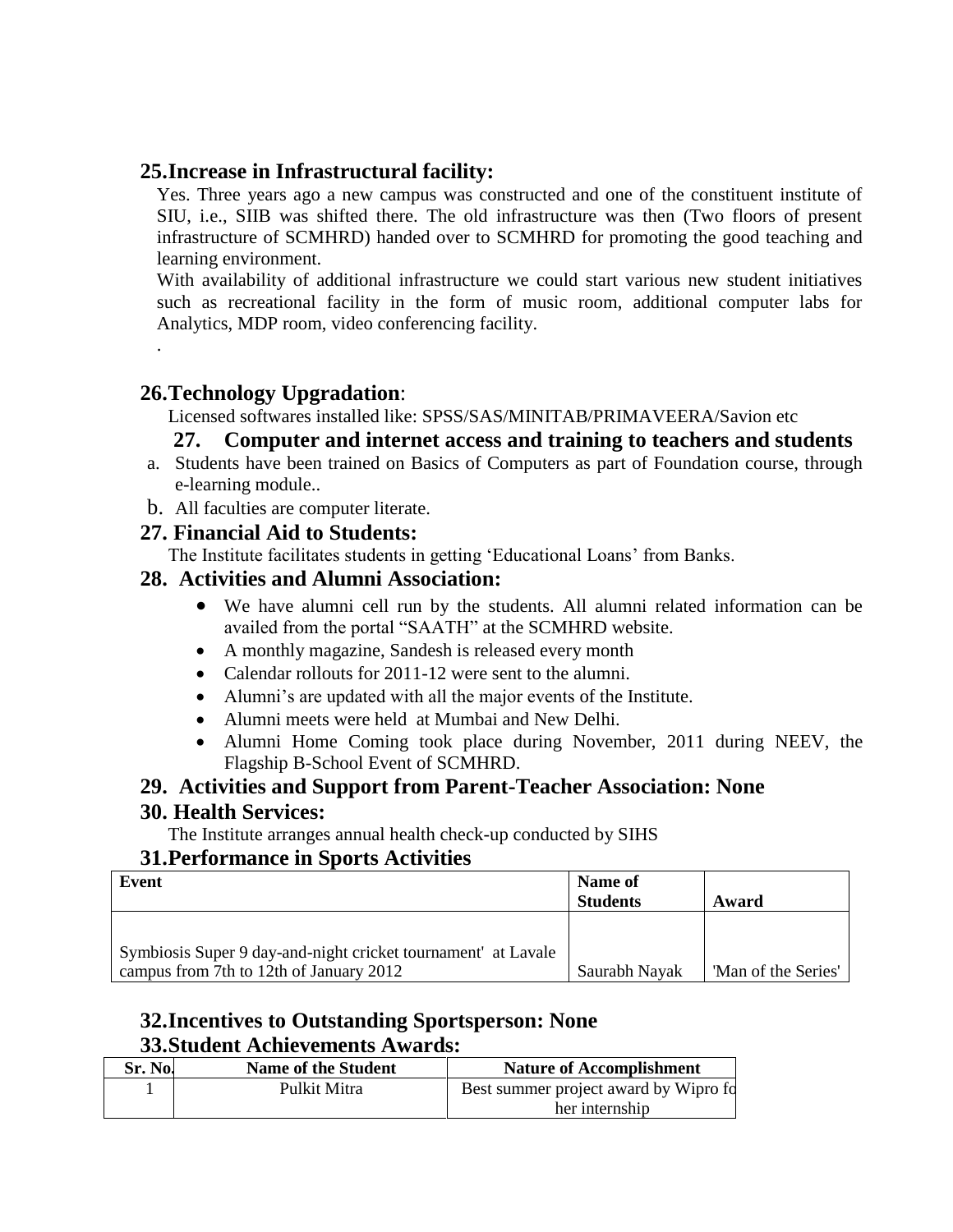| $\overline{2}$ | Dr. Gaurav Dhamija, Harshit R Dravi | runners up in ISB Metamorphosis'12                      |
|----------------|-------------------------------------|---------------------------------------------------------|
|                | and Samarthsinh Chudasama           |                                                         |
| 3              | Alok Sharma, Debi Prasad Dash and   | 1st Runner up in Mark-Sense at                          |
|                | Senthil Kumar                       | Marksfete-12 organised by NITIE                         |
| $\overline{4}$ | Debi Prasad Dash, Faisal Saiyed and | first place at Invader, Latitude 13 05' at              |
|                | Vaun Acharya                        | Great Lakes, Chennai                                    |
| 5              | Aditya Ranade                       | <b>CRISIL Young Thought Leader (CYTL</b>                |
|                |                                     | 2011                                                    |
| 6              | Dhaval Tijoriwala & Rahul G. Muleka | 2nd Prize @ NMIMS in the Optumiz 20                     |
|                |                                     | Event.                                                  |
| $\tau$         | Jyoti Sharma and Leena Khiani       | 2nd prize in "L&T Finance Finesse                       |
|                |                                     | competition" at Manfest, IIM Lucknow                    |
| 8              | Ravi Matalia and Ashok Reddy        | 3rd prize in "L&T Finance Finesse                       |
|                |                                     | competition" at Manfest, IIM Lucknow                    |
| 9              | Aditya Ranade and Senthil Kumar     | 1st prize in Innovention-OJAS, an IT                    |
|                |                                     | innovation competition organized by S.I                 |
|                |                                     | Jain Institute of Management & Researc<br>Mumba         |
| 10             |                                     | first prize in Estrategia, a strategy based             |
|                | Radhakrishnan Iyer                  | event was conducted across two days in                  |
|                |                                     | <b>SIBM Pune at Lavale Campus</b>                       |
| 11             | Aditya Ranade, Senthil Kumar and    | First prize at Dynamix, IIM Bangalore                   |
|                | Aveg Srivastava                     |                                                         |
| 12             | Indrajeet Chavan                    | Best Photo and Tagline at ChitraRekl                    |
|                |                                     | Somaiya Institute<br>at K.J.<br>2011                    |
|                |                                     | Management<br>Studies and<br>Researc                    |
|                |                                     | Mumbai.                                                 |
| 13             | Debi Prasad Dash                    | Supreme Marketer an individual                          |
|                |                                     | competition at IM Bangalore, in their                   |
|                |                                     | annual Marketing conclave, "Mercadeo'                   |
|                |                                     | Supreme Marketer                                        |
| 14             | Debi Prasad Dash and Pallavi Mishra | FIRST in Rural Crusader Kronos, a rura                  |
|                | (Team Rene)                         | marketing competition at IIM A                          |
| 15             | Shreekumar Subramanian and Akshu    | 1st in Market Place, an internation                     |
|                | Josh                                | branding and strategy game at II                        |
|                |                                     | Kolkata                                                 |
| 16             | Hardhik Sheth, Anshul Sood, Neha Ba | SECOND (first runners up) in the The                    |
|                | and Sumit Dawra (The Rain makers)   | Deal' an investment banking competitio                  |
|                |                                     | hosted by JP Morgan Chase.                              |
| 17             | Arunkumar R, Aby Kottukappally and  | SECOND in BootKampan industrial                         |
|                | <b>Bharat Kant</b>                  | relations competition at IIM K                          |
| 18             | Aditya Arora, Rahul Bhargava and    | FIRST in 'Dot 2 Dot', an operations cur                 |
|                | Prashant Nandakumar                 | marketing strategy event based on                       |
|                |                                     | concepts of supply chain management,                    |
|                |                                     | store layout and go to market strategies<br>IIT Chennai |
|                |                                     |                                                         |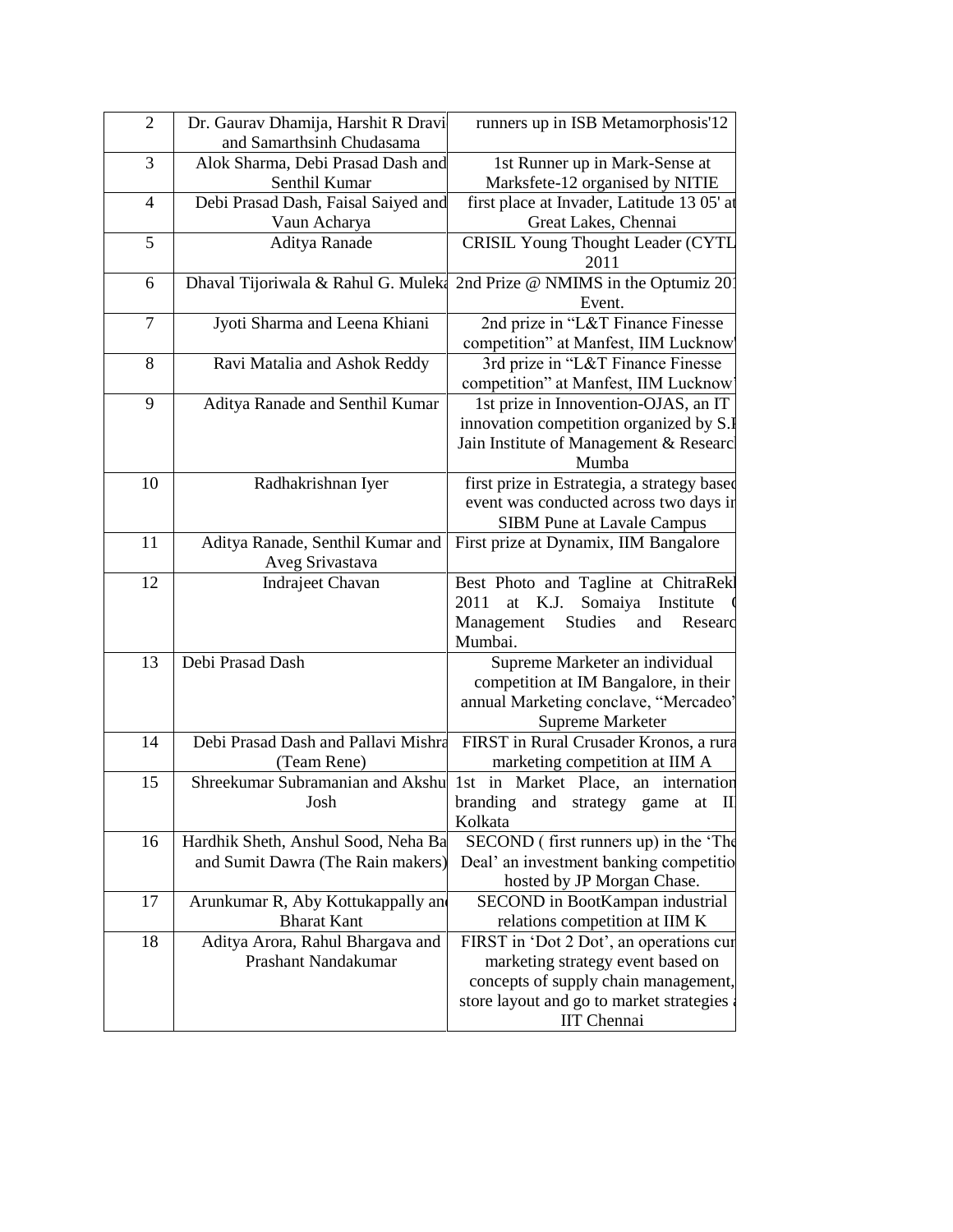| 19 | Aditya Arora and Mansi Bhandari              | CAMPUS FINALIST AND OVERAI<br>7TH IN INDIA at Reckitt Benckiser Ve<br>Case Study – Faculty of Manageme<br><b>Studies</b>                     |
|----|----------------------------------------------|----------------------------------------------------------------------------------------------------------------------------------------------|
| 20 | Ghoutham U, Nishant Kumar and<br>Shreya Vasa | FIRST in 'Finnix' a financial case stud<br>on risk management. They were also the<br>Top team out of 148 teams country will<br>at IIT Madras |
| 21 | ManKhush Jagawat & Aditya Saraog             | NATIONAL FINALISTS<br>of<br>'Nomura IAG' an investment banki<br>case study competition at SCMHRD                                             |
| 22 | The Chess Team of SCMHRD                     | Inter-Institute Chess<br>Tourname<br>1st -<br>which was held at Symbiosis Institute<br>Technology, Lavale. Yogesh Shivhare w<br>2nd          |
| 23 | Abhimanyu Bhatia and Himanshu Sikl           | 3rd position in Pos-Innovo held at G<br>Institute of Management during Samridd<br>2012.                                                      |

### 34. **Activities of Guidance and Counseling Unit:**

CHALLY Psychometric test were conducted for MBA Batch 2011-13 & MBA (IM) Batch 2011-13 with the following objective:

- To assess and identify the Talent DNA of the 225 first year MBA students in SCMHRD
- To help students make appropriate selection of Specialization
- To identify the key development interventions for the students and help the institute formulate appropriate development plans
- Guide students to choose appropriate Career Streams based on their individual potential

## 35.**Placement Services provides to students:**

A placement cell headed by Prof Renu Mishra and assisted by a group of Students looks after the Placement. Institute is forging ahead to achieve its 100% placement record.

### **36. Development Programmes for Non-Teaching Staff:**

All staffs were trained in English Communication by Dr Jyoti Joshi

### **37. Healthy Practices of the Institute**

Symbiosis Centre for Management and Human Resource Development was established in 1993 with the aim of developing world-class leaders and entrepreneurs in management. Since its inception, SCMHRD has strived to bring together the best in management knowledge, industry interface and Indian values to develop a curriculum that can set standards for others.

SCMHRD has an ongoing process to review and refine **the curriculum** to reflect the latest trends in technology, analytics and industry requirements. We have established a programme that includes elective courses, allowing students to custom-design their programme to suit their personal and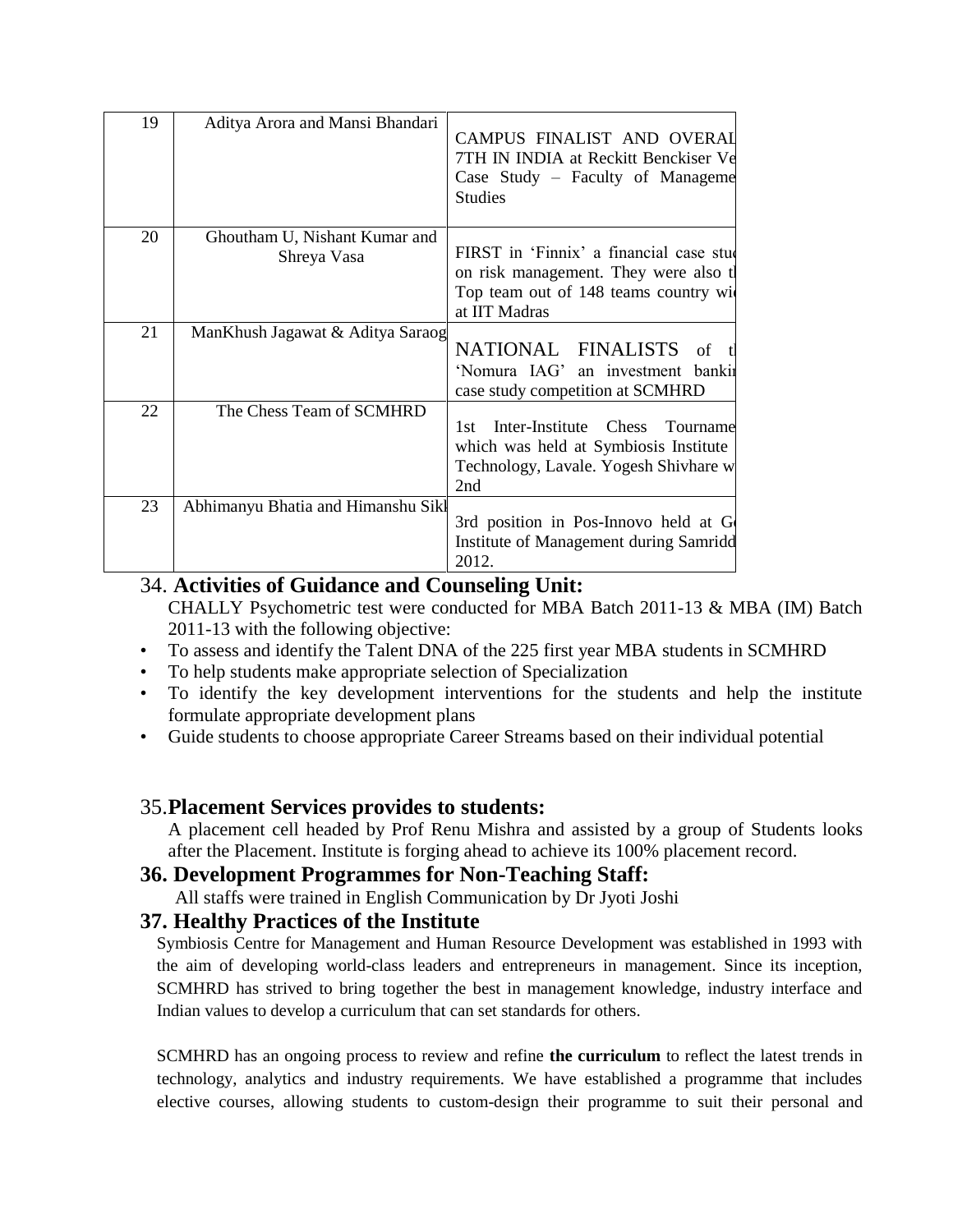professional goals. In the past several years, SCMHRD has invested in a large number of tools and software such as mySAP business suite, Oracle 11i, SAS 9.1.3, Primavera, MS project etc. which are an integral part of the curriculum. We have also introduced core courses in Business Analytics across the various functions.

A unique feature of the SCMHRD programme is **Corporate Electives**, which emphasize combining the academic programme with real-world experience. SCMHRD partners with several companies, based on their core competencies, to provide learning opportunities in the business world. Companies such as Infosys, CGN, Wipro, MCX, NXP Philips, Genpact, HP, Hewitt and several others, offer custom-designed courses on campus.

**SCMHRD has** entrepreneurial development **as part of its vision and mission. At SCMHRD we wish to instill entrepreneurship as an inherent attitude among students. This will focus their thinking on identifying opportunities and creating value, making them more effective as both employees as well as employers. To that end we have an Entrepreneurship Centre of Excellence; an active ecell; several courses from the Entrepreneurship COE; 2 scholarships to students wishing to become entrepreneurs; as well as an incubation centre on campus.** 

SCMHRD has increasingly reached out to a larger student base, each year witnessing more applications than the year before. A highly researched and **competency-based selection process** ensures that the best students have an opportunity to join the Institute. Each year analysis is done on the validity of the previous year"s selection criteria by mapping the first year students" performance against their selection scores. In-depth behavioral event interviews and focus groups are also conducted on the highly successful second year students. This data is assimilated to form the updated competency model for each year. Our students come together from diverse educational and cultural backgrounds for a lifetime learning experience.

The systems at SCMHRD have been well structured, ensuring that the **academic planning** and the evaluation processes are transparent and facilitate learning. Timetables are scheduled using software called Lantiv. In addition, we have an internally developed internet site called Planet i, where students are able to access all data relevant for their semester – such as the courses they have enrolled in, relevant notices, their marks in the various assignments and quizzes, their attendance percentage etc.

**Student guidance and support** at SCMHRD is a prime focus. Students are supported in their every endeavor, be it choice of career path; personal counseling; selection of elective courses; participation in campus events; conduction of research; participation in B-school contests; and selection into organizations of their choice. This symbiotic relation ensures that faculty strives to develop an outstanding programme for students, while students strive to excel in their fields of interest. In addition, students get an opportunity to join student committees; organize events; participate in social projects

### **38.Linkages Developed with National/ International, Academic/Research Bodies**

Knowledge Universe Singapore as knowledge Partner for Certification in Sustainability